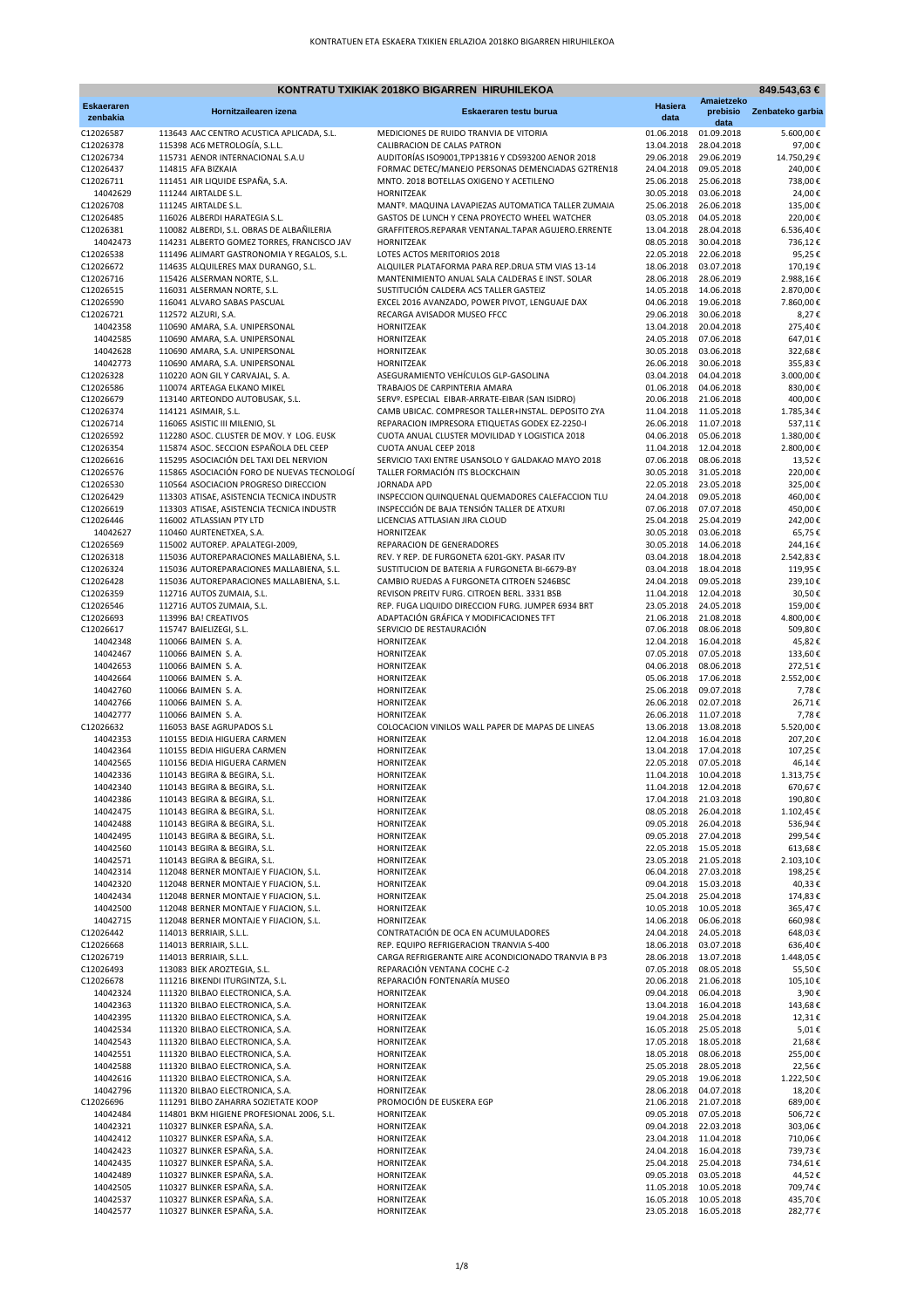| <b>Eskaeraren</b><br>zenbakia | Hornitzailearen izena                                                                    | Eskaeraren testu burua                                                                                   | Hasiera<br>data          | Amaietzeko<br>prebisio<br>data                 | Zenbateko garbia       |
|-------------------------------|------------------------------------------------------------------------------------------|----------------------------------------------------------------------------------------------------------|--------------------------|------------------------------------------------|------------------------|
| 14042592                      | 110327 BLINKER ESPAÑA, S.A.                                                              | HORNITZEAK                                                                                               | 25.05.2018               | 23.05.2018                                     | 118,99€                |
| 14042711                      | 110327 BLINKER ESPAÑA, S.A.                                                              | <b>HORNITZEAK</b>                                                                                        | 14.06.2018               | 06.06.2018                                     | 386,89€                |
| 14042714                      | 110327 BLINKER ESPAÑA, S.A.                                                              | HORNITZEAK                                                                                               | 14.06.2018               | 06.06.2018                                     | 405,99€                |
| 14042734                      | 110327 BLINKER ESPAÑA, S.A.                                                              | HORNITZEAK                                                                                               | 19.06.2018               | 15.06.2018                                     | 60,07€                 |
| 14042527<br>14042795          | 115559 BRAMMER IBERICA, S.A.<br>115559 BRAMMER IBERICA, S.A.                             | HORNITZEAK<br>HORNITZEAK                                                                                 | 16.05.2018<br>28.06.2018 | 06.06.2018<br>02.07.2018                       | 173,18€<br>64,20€      |
| 14042696                      | 115743 BRAMMER IBERICA, S.A.                                                             | HORNITZEAK                                                                                               |                          | 08.06.2018 13.06.2018                          | 6,06€                  |
| 14042359                      | 110895 BURDIN SUMINISTROS, S.L.                                                          | HORNITZEAK                                                                                               |                          | 13.04.2018 17.04.2018                          | 87,51€                 |
| 14042524                      | 110895 BURDIN SUMINISTROS, S.L.                                                          | HORNITZEAK                                                                                               |                          | 16.05.2018 21.05.2018                          | 71,05€                 |
| 14042759                      | 110895 BURDIN SUMINISTROS, S.L.                                                          | HORNITZEAK                                                                                               |                          | 25.06.2018 02.07.2018                          | 24,44€                 |
| 14042797                      | 110895 BURDIN SUMINISTROS, S.L.                                                          | HORNITZEAK                                                                                               | 28.06.2018               | 02.07.2018                                     | 82,42€                 |
| C12026666                     | 114258 CALDERERIA ANBOTO, S.L.                                                           | COLOCACION DE PLETINAS PARA ARMARIOS                                                                     | 18.06.2018               | 03.07.2018                                     | 235,40€                |
| C12026669                     | 114258 CALDERERIA ANBOTO, S.L.                                                           | TAPAR CABLEADO EN COLUMNA BANCO DE PRUEBAS                                                               |                          | 18.06.2018 03.07.2018                          | 244,90€                |
| C12026670                     | 114258 CALDERERIA ANBOTO, S.L.                                                           | SUJECCION DEPOSITO SEPARADOR PUENTE LAVADO TRENES                                                        | 18.06.2018               | 03.07.2018                                     | 833,34€                |
| C12026671<br>C12026637        | 114258 CALDERERIA ANBOTO, S.L.<br>110934 CAMPO Y OCHANDIANO, S.L.                        | MESA CENTRO CONTROL TOL VIA 5<br>SELECCION RESPONSABLES MTO Y MATERIAL MOVIL                             | 18.06.2018               | 03.07.2018<br>13.06.2018 18.06.2018            | 66,35€<br>9.500,00€    |
| C12026480                     | 115491 CARLOS MOLINOS LOZANO                                                             | DESOBSTRUIR ARQUETAS Y URINARIOS.ARASO                                                                   |                          | 02.05.2018 12.05.2018                          | 240,65€                |
| C12026559                     | 115491 CARLOS MOLINOS LOZANO                                                             | COMPROBAR VACIADO WC UNIDADES A COLECTOR.ARASO                                                           |                          | 29.05.2018 13.06.2018                          | 476,00€                |
| C12026702                     | 115491 CARLOS MOLINOS LOZANO                                                             | DESTASCAR BAÑO MUJERES MINUSVALIDO                                                                       | 21.06.2018               | 06.07.2018                                     | 60,00€                 |
| C12026724                     | 114307 CASA MARISTAS SAN JOSE                                                            | EXAMEN TEÓRICO-PRÁCTICO CONV 06-07/2018 TCO MTO                                                          | 29.06.2018               | 29.07.2018                                     | 5.020,00€              |
| 14042384                      | 116015 CERRAMIENTOS INTEGRALES AUNO S.L.U                                                | HORNITZEAK                                                                                               |                          | 17.04.2018 17.04.2018                          | 37,20€                 |
| C12026390                     | 114088 CERVIC, S.A.                                                                      | SUMINISTRO DE PAPELERA ASESORIA JURIDICA AMARA                                                           |                          | 13.04.2018 13.05.2018                          | 232,70€                |
| C12026337                     | 113340 CHRIST EQUIPAMIENTO DE LAVADO, S.L.                                               | MANTº. PUENTE LAVADO AUTOB. ZUMAIA 2018 (3 REVIS.)                                                       |                          | 03.04.2018 03.04.2019                          | 465,00€                |
| C12026397<br>C12026460        | 113340 CHRIST EQUIPAMIENTO DE LAVADO, S.L.<br>113340 CHRIST EQUIPAMIENTO DE LAVADO, S.L. | REP. MEMBRANA ELECTROVALVULA EQUIPO LAVADO TRENES                                                        | 17.04.2018               | 02.05.2018<br>11.05.2018                       | 123,32€                |
| C12026478                     | 113340 CHRIST EQUIPAMIENTO DE LAVADO, S.L.                                               | REP. REDUCTORA TRASLACION PUENTE LAVADO TRENES TLB<br>REP. DE LA FOTOCELULA EQUIPO LAVADO TRENES GERNIKA | 26.04.2018               | 02.05.2018 17.05.2018                          | 1.517,47€<br>343,02€   |
| 14042312                      | 113356 CHRIST EQUIPAMIENTO DE LAVADO, S.L.                                               | HORNITZEAK                                                                                               |                          | 05.04.2018 12.04.2018                          | 350,20€                |
| 14042360                      | 113356 CHRIST EQUIPAMIENTO DE LAVADO, S.L.                                               | <b>HORNITZEAK</b>                                                                                        |                          | 13.04.2018 20.04.2018                          | 308,48€                |
| 14042525                      | 113356 CHRIST EQUIPAMIENTO DE LAVADO, S.L.                                               | HORNITZEAK                                                                                               | 16.05.2018               | 23.05.2018                                     | 350,20€                |
| 14042630                      | 113356 CHRIST EQUIPAMIENTO DE LAVADO, S.L.                                               | HORNITZEAK                                                                                               | 30.05.2018               | 06.06.2018                                     | 308.48€                |
| 14042779                      | 113356 CHRIST EQUIPAMIENTO DE LAVADO, S.L.                                               | HORNITZEAK                                                                                               | 27.06.2018               | 04.07.2018                                     | 350,20€                |
| C12026319                     | 111565 CLIMA NORTE, S. L.                                                                | REPARACIÓN A.ACONDICIONADO DEL TALLER                                                                    | 03.04.2018               | 03.05.2018                                     | 3.057,20€              |
| C12026699                     | 111681 CLIMA NORTE, S. L.                                                                | INSTALACIÓN DE FANCOIL EN VESTUARIOS                                                                     |                          | 21.06.2018 21.07.2018                          | 2.636,00€              |
| C12026369                     | 110903 CM NORTE, S.L.U.                                                                  | PUBLICIDAD EL CORREO MARATÓN FOTOGRÁFICO                                                                 |                          | 11.04.2018 11.06.2018                          | 6.000,00€              |
| C12026686                     | 111615 CMGIPUZKOA, S.L.                                                                  | ANUNCIO ONGI ETORRI - SUD OUEST                                                                          | 20.06.2018               | 20.08.2018                                     | 800,00€                |
| C12026667<br>C12026466        | 110439 CODEAM, S.L.<br>114811 COLT ESPAÑA, S.A.                                          | REP. COMPRESOR 557 DE LUTXANA<br>REPARACION ELEMENTOS DAÑADOS EXUTORIOS ARASO                            | 18.06.2018               | 03.07.2018<br>27.04.2018  04.05.2018           | 1.697,74€<br>1.460,60€ |
| C12026542                     | 115821 COMERCIAL GOVAL, S.L.U.                                                           | MNTO.AÑO2018 BATERIA DE CONDESADORES BCC FUNICULAR                                                       | 23.05.2018               | 23.05.2019                                     | 145,00€                |
| 14042631                      | 110492 COMERCIAL LEKU-ONA S.L.                                                           | HORNITZEAK                                                                                               | 30.05.2018               | 30.05.2018                                     | 79,88€                 |
| 14042645                      | 110492 COMERCIAL LEKU-ONA S.L.                                                           | HORNITZEAK                                                                                               | 01.06.2018               | 31.05.2018                                     | 163,01€                |
| 14042406                      | 113752 COMERCIAL QUIMICA HERBE, S.L.                                                     | HORNITZEAK                                                                                               | 19.04.2018               | 23.04.2018                                     | 277,14€                |
| C12026574                     | 114546 COMERCIAL SOLDABERRI, S.L.                                                        | REVISION, REP. SEMI-AUTOMATICA C/ PISTOLA.T.ARASO                                                        |                          | 30.05.2018 14.06.2018                          | 162,72€                |
| C12026363                     | 110092 CONSTRUC. Y REF. ALDA, S.L.                                                       | REP. ROTURA DE TUBERIA POR HELADA EN LAVADERO BUS                                                        |                          | 11.04.2018 26.04.2018                          | 40,98€                 |
| C12026472                     | 111120 CONSTRUCCION Y AUX. DE FF.CC., S.A.                                               | IMAGENES 1º TRIMESTRE 2018                                                                               | 02.05.2018               | 02.06.2018                                     | 791,00€                |
| C12026522                     | 111120 CONSTRUCCION Y AUX. DE FF.CC., S.A.                                               | IMPUESTO DE GASES FLUORADOS 1ºCUATRIMESTRE 2018                                                          | 16.05.2018               | 16.06.2018                                     | 348,40€                |
| C12026650                     | 111120 CONSTRUCCION Y AUX. DE FF.CC., S.A.                                               | IMPUESTO GASES FLUORADOS ENERO ABRIL 2018<br>MARCAS Y PATENTES, RENOVACIÓN NACIONAL 2018                 |                          | 13.06.2018 14.06.2018                          | 109,10€                |
| C12026631<br>C12026639        | 110103 CONSULTORES URIZAR Y CIA, S.L.<br>110103 CONSULTORES URIZAR Y CIA, S.L.           | RETIRADA TITULOS DE MARCAS                                                                               |                          | 13.06.2018 14.06.2018<br>13.06.2018 14.06.2018 | 6.500,00€<br>2.400,00€ |
| C12026389                     | 113562 COPROHI, S.L.                                                                     | MOBILIARIO NECESIDADES INFORMATICA Y OIT GASTEIZ                                                         |                          | 13.04.2018 13.05.2018                          | 838,65€                |
| C12026514                     | 113562 COPROHI, S.L.                                                                     | ADQUIRIR SILLA 24 HORAS LOGIC C/ CABEZAL Y APOYABR                                                       |                          | 14.05.2018 21.05.2018                          | 1.247,50€              |
| C12026516                     | 113562 COPROHI, S.L.                                                                     | SUMINISTRO SILLAS Y PERCHEROS PARA OFICINA                                                               |                          | 14.05.2018 29.05.2018                          | 2.349,50€              |
| 14042441                      | 114734 CRESPO MENDIKOTE, J.LUIS                                                          | HORNITZEAK                                                                                               | 26.04.2018               | 20.04.2018                                     | 9,82€                  |
| 14042333                      | 110311 CRONASER, S.L.                                                                    | HORNITZEAK                                                                                               |                          | 11.04.2018 10.04.2018                          | 188,70€                |
| 14042498                      | 110311 CRONASER, S.L.                                                                    | HORNITZEAK                                                                                               |                          | 10.05.2018  04.05.2018                         | 677,76€                |
| C12026403                     | 110789 CRUZA MANTENIMIENTO, S.L.                                                         | REPARAR SISTEMA CALEFACCION Y A.C.S. PLANTA ZUMAIA                                                       | 17.04.2018               | 20.04.2018                                     | 1.103,25€              |
| C12026439<br>C12026441        | 110789 CRUZA MANTENIMIENTO, S.L.                                                         | CONTRATO MNTO. EQUIPOS CALEFACCIÓN LEIOA 2018                                                            |                          | 24.04.2018 24.04.2019                          | 665,62€<br>350,00€     |
| C12026548                     | 110789 CRUZA MANTENIMIENTO, S.L.<br>110789 CRUZA MANTENIMIENTO, S.L.                     | INSPECCION PERIODICA INSTALACION TERMICA ZUMAIA<br>MNTO. ANUAL 2018 CALEFACCION TALLER LUTXANA           |                          | 24.04.2018 25.04.2018<br>23.05.2018 23.05.2019 | 1.126,05€              |
| C12026473                     | 114147 DAFO SPAIN, S.L.                                                                  | REV.+PUESTA EN FUNCIONAMIENTO SISTEMA DAFO BUS 679                                                       | 02.05.2018               | 03.05.2018                                     | 1.079,68€              |
| 14042351                      | 114003 DATACOL HISPANIA - I. FIJ. TECNICA,                                               | HORNITZEAK                                                                                               |                          | 12.04.2018 09.04.2018                          | 865,48€                |
| 14042430                      | 114003 DATACOL HISPANIA - I. FIJ. TECNICA,                                               | HORNITZEAK                                                                                               |                          | 24.04.2018 16.04.2018                          | 119,88€                |
| 14042436                      | 114003 DATACOL HISPANIA - I. FIJ. TECNICA,                                               | HORNITZEAK                                                                                               |                          | 25.04.2018 27.04.2018                          | 193,76€                |
| 14042536                      | 114003 DATACOL HISPANIA - I. FIJ. TECNICA,                                               | HORNITZEAK<br>PORTES6                                                                                    |                          | 16.05.2018 30.05.2018                          | 436,26€                |
| C12026582                     | 111325 DEIKA, S.A.                                                                       | NUEVO PANEL EXPOSICIÓN OBRAS UROLA                                                                       |                          | 01.06.2018 02.06.2018                          | 240,00€                |
| 14042309                      | 110860 DENAROT ROTULOS                                                                   | HORNITZEAK                                                                                               |                          | 05.04.2018 12.04.2018                          | 65,20€                 |
| 14042416                      | 110860 DENAROT ROTULOS                                                                   | HORNITZEAK                                                                                               |                          | 23.04.2018 27.04.2018                          | 100,20€                |
| 14042644<br>C12026600         | 110860 DENAROT ROTULOS<br>114671 DENIOS, S.L.                                            | HORNITZEAK<br>SUMINISTRO DE LAVAOJOS PARA EL TALLER DE ATXURI                                            |                          | 31.05.2018 07.06.2018<br>05.06.2018 05.07.2018 | 257,60€<br>171,12€     |
| C12026388                     | 110866 DESAIN INGENIERIA MEDIOAMBIENTAL, S                                               | ADQUISIC. DEPOSITO DOBLE PARED RECOG. ACEITE USADO                                                       | 13.04.2018               | 28.04.2018                                     | 1.182,00€              |
| C12026323                     | 113772 DISJUREX, S.L.                                                                    | LIBRO ESTUDIO SISTEMATICO DE LA LEY DE CONTRATOS                                                         |                          | 03.04.2018 03.05.2018                          | 178,13€                |
| 14042778                      | 110649 DISTRIBUIDORA COMERCIAL DEL NORTE,                                                | HORNITZEAK                                                                                               |                          | 27.06.2018 01.07.2018                          | 95,22€                 |
| 14042692                      | 110650 DISTRIBUIDORA COMERCIAL DEL NORTE,                                                | HORNITZEAK                                                                                               |                          | 08.06.2018 13.06.2018                          | 81,00€                 |
| 14042540                      | 112948 DL. DISTRIBUCIONES LOPETEGI, S.L.                                                 | HORNITZEAK                                                                                               |                          | 17.05.2018 15.05.2018                          | 197,80€                |
| 14042713                      | 112948 DL. DISTRIBUCIONES LOPETEGI, S.L.                                                 | HORNITZEAK                                                                                               |                          | 14.06.2018 07.06.2018                          | 269,40€                |
| 14042542                      | 110621 DOMINGO AZPIRI, S.A.                                                              | HORNITZEAK                                                                                               | 17.05.2018               | 18.05.2018                                     | 195,70€                |
| C12026593                     | 116050 DOS 54 PRINT SOLUTIONS                                                            | FABRICACION DE 236 VINILOS DE TRASERA TRANSPARENTE                                                       |                          | 04.06.2018 19.06.2018                          | 2.000,00€              |
| C12026691                     | 116050 DOS 54 PRINT SOLUTIONS                                                            | SUMINISTRO VINILOS WALL PAPER                                                                            |                          | 21.06.2018  06.07.2018                         | 7.544,92 €             |
| 14042724<br>C12026703         | 114661 DYSA DISTRIBUCIONES, S.L.<br>114210 EATON INDUSTRIES (Spain), S.L.                | HORNITZEAK<br>REPARACION SAI 50KVA DEL CPD LEBARIO                                                       | 21.06.2018               | 15.06.2018 18.06.2018<br>06.07.2018            | 78,10€<br>5.957,00€    |
| C12026434                     | 111618 EDICIONES IZORIA 2004, S.L.                                                       | ANUNCIO SAN PRUDENCIO                                                                                    |                          | 24.04.2018 24.05.2018                          | 1.995,00€              |
| C12026597                     | 110930 EDITORIAL IPARRAGUIRRE, S.A.                                                      | PUBLICIDAD ANUAL DEIA                                                                                    | 04.06.2018               | 04.06.2019                                     | 11.300,00€             |
| 14042311                      | 110398 EGUIBER SUMINISTROS INDUSTRIALES, S                                               | HORNITZEAK                                                                                               | 05.04.2018               | 06.04.2018                                     | 141,10€                |
| 14042313                      | 110398 EGUIBER SUMINISTROS INDUSTRIALES, S                                               | HORNITZEAK                                                                                               |                          | 05.04.2018 12.04.2018                          | 23,75€                 |
| 14042523                      | 110398 EGUIBER SUMINISTROS INDUSTRIALES, S                                               | HORNITZEAK                                                                                               |                          | 16.05.2018 30.05.2018                          | 21,71€                 |
| 14042532                      | 110398 EGUIBER SUMINISTROS INDUSTRIALES, S                                               | HORNITZEAK                                                                                               |                          | 16.05.2018 21.05.2018                          | 91,22€                 |
| 14042603                      | 110398 EGUIBER SUMINISTROS INDUSTRIALES, S                                               | HORNITZEAK                                                                                               |                          | 25.05.2018 11.06.2018                          | 21,63€                 |
| 14042608                      | 110398 EGUIBER SUMINISTROS INDUSTRIALES, S                                               | HORNITZEAK                                                                                               |                          | 28.05.2018 01.06.2018                          | 91,84€                 |
| 14042643                      | 110398 EGUIBER SUMINISTROS INDUSTRIALES, S                                               | HORNITZEAK                                                                                               |                          | 31.05.2018   06.06.2018                        | 12,43€                 |
| 14042647<br>14042648          | 110398 EGUIBER SUMINISTROS INDUSTRIALES, S<br>110398 EGUIBER SUMINISTROS INDUSTRIALES, S | HORNITZEAK<br>HORNITZEAK                                                                                 | 01.06.2018<br>01.06.2018 | 08.06.2018<br>08.06.2018                       | 7,71€                  |
| 14042650                      | 110398 EGUIBER SUMINISTROS INDUSTRIALES, S                                               | HORNITZEAK                                                                                               |                          | 04.06.2018 11.06.2018                          | 0,15€<br>14,50€        |
|                               |                                                                                          |                                                                                                          |                          |                                                |                        |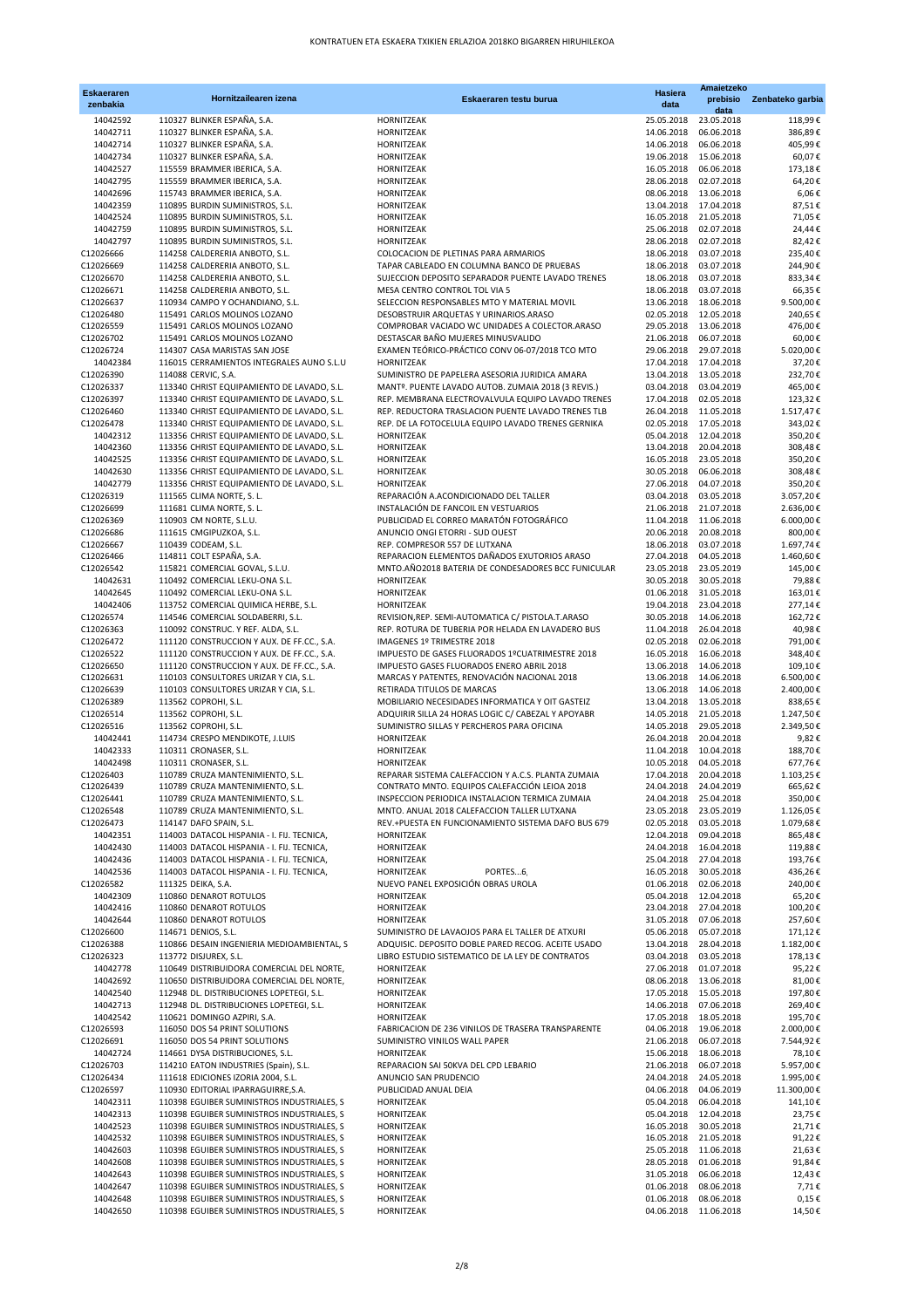| <b>Eskaeraren</b><br>zenbakia | Hornitzailearen izena                                                                    | Eskaeraren testu burua                                                                     | <b>Hasiera</b><br>data   | Amaietzeko<br>prebisio                         | Zenbateko garbia        |
|-------------------------------|------------------------------------------------------------------------------------------|--------------------------------------------------------------------------------------------|--------------------------|------------------------------------------------|-------------------------|
| 14042652                      | 110398 EGUIBER SUMINISTROS INDUSTRIALES, S                                               | HORNITZEAK                                                                                 | 04.06.2018               | data<br>19.06.2018                             | 223,08€                 |
| 14042704                      | 110398 EGUIBER SUMINISTROS INDUSTRIALES, S                                               | HORNITZEAK                                                                                 | 12.06.2018               | 25.06.2018                                     | 102,17€                 |
| 14042729                      | 110398 EGUIBER SUMINISTROS INDUSTRIALES, S                                               | HORNITZEAK                                                                                 | 18.06.2018               | 23.07.2018                                     | 117,86€                 |
| 14042762                      | 110398 EGUIBER SUMINISTROS INDUSTRIALES, S                                               | HORNITZEAK                                                                                 | 25.06.2018               | 29.06.2018                                     | 24,00€                  |
| C12026380                     | 110399 EGUIBER SUMINISTROS INDUSTRIALES, S                                               | UTIL MEDICION DE BOGIES 900 Y 950                                                          | 13.04.2018               | 28.04.2018                                     | 390,85€                 |
| C12026572<br>C12026697        | 114081 EIZALAR, S.L. IMPERMEABILIZACIONES<br>114325 EKINSA EQUIPAMIENTO INSTITUCIONAL,   | MANTº. DE TEJADOS EN LA COCHERA DE AUTOB. ZUMAIA                                           | 30.05.2018               | 30.06.2018                                     | 577,00€<br>7.187,00€    |
| 14042307                      | 114491 EKINSA EQUIPAMIENTO INSTITUCIONAL,                                                | BOLSOS REPORTER Y BATA SERVICIO MEDICO<br>HORNITZEAK                                       | 05.04.2018               | 21.06.2018 22.06.2018<br>27.03.2018            | 1.125,49€               |
| 14042391                      | 114491 EKINSA EQUIPAMIENTO INSTITUCIONAL,                                                | HORNITZEAK                                                                                 |                          | 17.04.2018 12.04.2018                          | 17,60€                  |
| 14042768                      | 114491 EKINSA EQUIPAMIENTO INSTITUCIONAL,                                                | HORNITZEAK                                                                                 |                          | 26.06.2018 09.07.2018                          | 3.386,52€               |
| C12026320                     | 110908 ELECNOR, S.A.                                                                     | MANTENIMIENTO ELECTRICO Y CLIMA CPD LUTXANA                                                |                          | 03.04.2018 18.04.2018                          | 1.150,00€               |
| 14042355                      | 110084 ELECTRICIDAD N. OSES, S.A.                                                        | HORNITZEAK                                                                                 |                          | 13.04.2018 17.04.2018                          | 43,20€                  |
| 14042385                      | 110084 ELECTRICIDAD N. OSES, S.A.                                                        | HORNITZEAK                                                                                 | 17.04.2018               | 21.04.2018                                     | 258,60€                 |
| 14042522                      | 110084 ELECTRICIDAD N. OSES, S.A.                                                        | HORNITZEAK                                                                                 |                          | 16.05.2018 21.05.2018                          | 111,14€                 |
| 14042640                      | 110084 ELECTRICIDAD N. OSES, S.A.                                                        | HORNITZEAK                                                                                 |                          | 31.05.2018   06.06.2018                        | 38,00€                  |
| 14042772                      | 110084 ELECTRICIDAD N. OSES, S.A.                                                        | HORNITZEAK                                                                                 | 26.06.2018               | 30.06.2018                                     | 130,90€                 |
| 14042794<br>14042298          | 110084 ELECTRICIDAD N. OSES, S.A.<br>110085 ELECTRICIDAD N. OSES, S.A.                   | HORNITZEAK<br>PILA ALCALINA ID1500                                                         |                          | 28.06.2018 16.07.2018<br>03.04.2018 11.04.2018 | 282,86€<br>25,00€       |
| 14042544                      | 110222 ELECTRO VIZCAYA, S.A.L.                                                           | HORNITZEAK                                                                                 |                          | 17.05.2018 25.05.2018                          | 72,68€                  |
| 14042545                      | 110222 ELECTRO VIZCAYA, S.A.L.                                                           | HORNITZEAK                                                                                 |                          | 17.05.2018 25.05.2018                          | 76,44€                  |
| 14042639                      | 110222 ELECTRO VIZCAYA, S.A.L.                                                           | HORNITZEAK                                                                                 |                          | 31.05.2018 31.05.2018                          | 60,69€                  |
| 14042326                      | 111191 ELECTROSON, S.A. SAN SEBASTIAN                                                    | HORNITZEAK                                                                                 |                          | 09.04.2018 09.04.2018                          | 87,30€                  |
| 14042492                      | 111191 ELECTROSON, S.A. SAN SEBASTIAN                                                    | HORNITZEAK                                                                                 | 09.05.2018               | 07.05.2018                                     | 13,47€                  |
| C12026379                     | 116006 ELPROEX GESTIÓN COORPORATIVA S.L.                                                 | BULON PARA SOPORTE ASIENTO FORMADOR SERIE 900-950                                          |                          | 13.04.2018 28.04.2018                          | 493,88€                 |
| C12026404                     | 112481 ENEGAS, S. A.                                                                     | CARTUCHO FILTRANTE SUSTITUIDO EN EV. MNTO. 2018                                            |                          | 17.04.2018  18.04.2018                         | 24,90€                  |
| C12026648                     | 110414 ERNST & YOUNG, S.L.                                                               | PROC ACORDADOS AUDITORIA UDALBUS                                                           |                          | 13.06.2018 13.07.2018                          | 2.905,00€               |
| 14042422<br>14042614          | 110672 ESPAÑOLA PROD.QUIMICOS INDUSTRIALES<br>110672 ESPAÑOLA PROD.QUIMICOS INDUSTRIALES | HORNITZEAK<br>SIGAUS0,06 EUR/KG=2,                                                         |                          | 24.04.2018 23.04.2018                          | 213,72€<br>1.481.40€    |
| C12026578                     | 114520 ESPIRAL MICROSISTEMAS S.L.                                                        | HORNITZEAK<br>LICENCIAS DE USUARIOS TECNICOS EN PROACTIVANET ofe                           |                          | 29.05.2018 17.04.2018<br>30.05.2018 30.06.2018 | 9.350,00€               |
| C12026459                     | 115410 ESTUDIO DOBLE BILBAO, S.L.                                                        | DISEÑO/PRODUCCIÓN FOLLETOS MUSEO Y FUNICULAR                                               |                          | 26.04.2018 26.06.2018                          | 5.220,00€               |
| C12026549                     | 110475 ETRA NORTE, S.A.                                                                  | CAMBIAR PRINTER DE LA MÁQUINA EXPENDEDORA BILLETES                                         |                          | 23.05.2018 25.05.2018                          | 390,87€                 |
| C12026654                     | 110475 ETRA NORTE, S.A.                                                                  | CAMBIO CARCASA SUPERIOR MÁQUINA EXPENDEDORA                                                |                          | 13.06.2018 14.06.2018                          | 127,77€                 |
| C12026709                     | 110475 ETRA NORTE, S.A.                                                                  | CAMBIAR CARCASA SUPERIOR ROTA Y CRISTAL FRONTAL                                            |                          | 25.06.2018 27.06.2018                          | 150,42€                 |
| C12026627                     | 116052 EUROPEAN REGIONAL SCIENCE ASSOCIATI                                               | CONGRESO ERSA - JORGE ESCOIN                                                               |                          | 11.06.2018 12.06.2018                          | 460,00€                 |
| C12026330                     | 111293 EUSKALIT-FUNDACION VASCA FOMENTO CA                                               | CUOTA ANUAL EUSKALIT                                                                       |                          | 03.04.2018 03.04.2019                          | 1.125,00€               |
| 14042610                      | 114735 EXTECO, S.A.                                                                      | HORNITZEAK                                                                                 |                          | 24.05.2018 25.05.2018                          | 118,50€                 |
| C12026700                     | 112316 FASTON, AUDIOVISUALES Y COMUNICACIO                                               | SUMINISTRO E INSTAL PROYECTOR SALA ANBOTO LEBARIO                                          |                          | 21.06.2018 21.07.2018                          | 2.207,74€               |
| C12026606                     | 115995 FEDECRAIL                                                                         | CUOTAS FEDECRAIL 2016-2017                                                                 | 05.06.2018               | 06.06.2018                                     | 183,00€                 |
| 14042374                      | 110356 FER HIGIENE INDUSTRIAL, S.L.<br>114753 FERRETERIA MIKELDI, S.L.                   | HORNITZEAK                                                                                 |                          | 16.04.2018 23.04.2018<br>28.05.2018 01.06.2018 | 238,00€<br>3,97€        |
| 14042609<br>14042654          | 114753 FERRETERIA MIKELDI, S.L.                                                          | HORNITZEAK<br>HORNITZEAK                                                                   |                          | 04.06.2018  05.06.2018                         | 2,46€                   |
| 14042672                      | 114753 FERRETERIA MIKELDI, S.L.                                                          | HORNITZEAK                                                                                 | 06.06.2018               | 08.06.2018                                     | 86,77€                  |
| 14042705                      | 114753 FERRETERIA MIKELDI, S.L.                                                          | PDS 163495                                                                                 |                          | 12.06.2018 15.06.2018                          | 17,23€                  |
| 14042681                      | 116051 FIBERCO INST. INDUSTRIAL S.L.                                                     | PRESUPUESTO 2018/681. PIDE SANTI LASTRA PARA EL KI                                         |                          | 07.06.2018 25.06.2018                          | 480,16€                 |
| 14042682                      | 116051 FIBERCO INST. INDUSTRIAL S.L.                                                     | PRESUPUESTO 2018/695. PIDE SANTI LASTRA PARA EL KI                                         |                          | 07.06.2018 25.06.2018                          | 428,15€                 |
| C12026382                     | 114741 FOJANSA MANTENIMIENTO, S.L.                                                       | SUSTITUIR PLACA SOLAR AVERIADA. ARASO                                                      |                          | 13.04.2018 13.05.2018                          | 2.073,00€               |
| C12026360                     | 110141 FONTANERIA MEZGO, S.L.                                                            | DESATASCAR URINARIOS+COLOC. PULSADORES AGUA ZUMAIA                                         |                          | 11.04.2018 12.04.2018                          | 786,58€                 |
| C12026445                     | 110141 FONTANERIA MEZGO, S.L.                                                            | MNTO. INSTAL. LEIOA, GETXO Y USANSOLO 2018                                                 | 24.04.2018               | 24.04.2019                                     | 5.000,00€               |
| C12026482<br>C12026329        | 110141 FONTANERIA MEZGO, S.L.<br>115070 FUNDACIÓN EDE-EDE FUNDAZIOA                      | REPARACIONES FONTANERIA T.ATXURI 2018<br>FORMACION AUTODENSA PARA MUJERES 2018             |                          | 03.05.2018 03.06.2018<br>03.04.2018 13.04.2018 | 1.500,00€<br>4.800,00€  |
| C12026433                     | 110286 FUNDACION FERROCARRILES ESPAÑOLES                                                 | ANUARIO FERROCARRIL                                                                        |                          | 24.04.2018 24.06.2018                          | 600,00€                 |
| C12026536                     | 112325 GABRIEL ARESTI EUSKALTEGIA                                                        | PROMOCIÓN DE EUSKERA JMM                                                                   |                          | 22.05.2018 22.06.2018                          | 550,00€                 |
| C12026575                     | 112325 GABRIEL ARESTI EUSKALTEGIA                                                        | PROMOCIÓN DE EUSKERA LIBERACIÓN (LRM)                                                      | 30.05.2018               | 30.06.2018                                     | 1.710,00€               |
| 14042350                      | 110062 GARAGE MODERNO PABLO IRIZAR, S.L.                                                 | HORNITZEAK                                                                                 |                          | 12.04.2018 27.03.2018                          | 1.301,83€               |
| 14042433                      | 110062 GARAGE MODERNO PABLO IRIZAR, S.L.                                                 | HORNITZEAK                                                                                 |                          | 25.04.2018 25.04.2018                          | 584,71€                 |
| 14042438                      | 110062 GARAGE MODERNO PABLO IRIZAR, S.L.                                                 | HORNITZEAK                                                                                 | 26.04.2018               | 28.03.2018                                     | 562,45€                 |
| 14042439                      | 110062 GARAGE MODERNO PABLO IRIZAR, S.L.                                                 | HORNITZEAK                                                                                 |                          | 26.04.2018 16.04.2018                          | 699,04€                 |
| 14042494                      | 110062 GARAGE MODERNO PABLO IRIZAR, S.L.                                                 | HORNITZEAK                                                                                 | 09.05.2018               | 18.04.2018                                     | 1.158,33€               |
| 14042541                      | 110062 GARAGE MODERNO PABLO IRIZAR, S.L.                                                 | HORNITZEAK                                                                                 |                          | 17.05.2018  16.05.2018                         | 140,99€                 |
| 14042693                      | 110062 GARAGE MODERNO PABLO IRIZAR, S.L.                                                 | HORNITZEAK                                                                                 | 08.06.2018               | 05.06.2018                                     | 1.601,11€               |
| 14042694<br>14042717          | 110062 GARAGE MODERNO PABLO IRIZAR, S.L.<br>110062 GARAGE MODERNO PABLO IRIZAR, S.L.     | HORNITZEAK<br>PORTES.<br>HORNITZEAK                                                        | 08.06.2018               | 15.05.2018<br>15.06.2018 12.06.2018            | 974,34€<br>175,81€      |
| 14042781                      | 110062 GARAGE MODERNO PABLO IRIZAR, S.L.                                                 | HORNITZEAK                                                                                 | 27.06.2018               | 19.06.2018                                     | 617,73€                 |
| 14042782                      | 110062 GARAGE MODERNO PABLO IRIZAR, S.L.                                                 | HORNITZEAK                                                                                 |                          | 27.06.2018 19.06.2018                          | 481,78€                 |
| 14042783                      | 110062 GARAGE MODERNO PABLO IRIZAR, S.L.                                                 | HORNITZEAK<br>PORTES.                                                                      |                          | 27.06.2018 27.06.2018                          | 378,56€                 |
| C12026326                     | 110063 GARAGE MODERNO PABLO IRIZAR, S.L.                                                 | REVIS. PRESION GASOIL+CAMBIAR FILTROS N/PROP. A712                                         | 03.04.2018               | 04.04.2018                                     | 201,00€                 |
| C12026327                     | 110063 GARAGE MODERNO PABLO IRIZAR, S.L.                                                 | REP. DIVERSAS BUS 486 (BOMBA GASOIL, SENSOR NIVEL                                          | 03.04.2018               | 06.04.2018                                     | 1.350,09€               |
| C12026336                     | 110063 GARAGE MODERNO PABLO IRIZAR, S.L.                                                 | CAMBIAR RODAMIENTO BUJE TRASERO                                                            | 03.04.2018               | 04.04.2018                                     | 573,54€                 |
| C12026477                     | 110063 GARAGE MODERNO PABLO IRIZAR, S.L.                                                 | SUSTITUIR VALVULAS PRESION ACEITE BUS 912                                                  | 02.05.2018               | 04.05.2018                                     | 613,08€                 |
| C12026585                     | 110063 GARAGE MODERNO PABLO IRIZAR, S.L.                                                 | REVIS/PRECINT. (BIANUAL) TACOGRAFO DIGITAL BUS 494                                         | 01.06.2018               | 02.06.2018<br>16.06.2018                       | 158,00€                 |
| C12026664<br>C12026727        | 110063 GARAGE MODERNO PABLO IRIZAR, S.L.<br>110063 GARAGE MODERNO PABLO IRIZAR, S.L.     | REPARAR AVERIA MOTOR CAMBIANDO BALANCIN BUS 912<br>REPARAR MOTOR AUTOBUS 487               | 14.06.2018<br>29.06.2018 | 20.07.2018                                     | 2.500,88€<br>14.567,00€ |
| 14042702                      | 110854 GARITAONANDIA OSTOLAZA JUAN                                                       | HORNITZEAK                                                                                 |                          | 12.06.2018 15.06.2018                          | 16,79€                  |
| 14042371                      | 115389 GAS-GOI BIZKAIA S.L.U.                                                            | HORNITZEAK                                                                                 |                          | 13.04.2018 30.03.2018                          | 1.251,60€               |
| 14042453                      | 115389 GAS-GOI BIZKAIA S.L.U.                                                            | HORNITZEAK                                                                                 | 27.04.2018               | 20.04.2018                                     | 927,35€                 |
| 14042481                      | 115389 GAS-GOI BIZKAIA S.L.U.                                                            | HORNITZEAK                                                                                 | 08.05.2018               | 27.04.2018                                     | 852,35€                 |
| 14042663                      | 115389 GAS-GOI BIZKAIA S.L.U.                                                            | HORNITZEAK                                                                                 |                          | 05.06.2018 22.05.2018                          | 1.161,71€               |
| 14042789                      | 115389 GAS-GOI BIZKAIA S.L.U.                                                            | HORNITZEAK                                                                                 | 28.06.2018               | 27.06.2018                                     | 2.155,50€               |
| 14042487                      | 116032 GASTENOR NORTE, S.L.                                                              | HORNITZEAK                                                                                 | 09.05.2018               | 08.05.2018                                     | 2.020,00€               |
| 14042490                      | 116032 GASTENOR NORTE, S.L.                                                              | HORNITZEAK IMPUESTO SOBRE GASES FLUORADOS120KG                                             | 09.05.2018               | 08.05.2018                                     | 4.000,00€               |
| 14042733                      | 116032 GASTENOR NORTE, S.L.<br>115939 GESTAFLOTA S.L.                                    | HORNITZEAK<br>IMPUESTO GASES FLUORADOROS.<br>REALIZACIÓN DE INFORME IMPLANTACIÓN TACOGRAFO | 18.06.2018<br>26.04.2018 | 30.05.2018                                     | 3.840,00€               |
| C12026457<br>C12026622        | 115939 GESTAFLOTA S.L.                                                                   | FORMACIÓN TACOGRAFO GESTIÓN                                                                | 07.06.2018               | 26.05.2018<br>12.06.2018                       | 1.200,00€<br>1.152,00€  |
| C12026350                     | 110801 GOCO TOUR S.L.                                                                    | ACTO INTERNO 2018: BUSES                                                                   |                          | 11.04.2018 11.05.2018                          | 830,00€                 |
| C12026630                     | 111630 GOMEZ GALARZA MARIA CRISTINA                                                      | HONORARIOS PROFESIONALES CRISTINA GÓMEZ GALARZA.                                           |                          | 13.06.2018 14.06.2018                          | 7.200,00€               |
| C12026720                     | 113319 GOMEZ-ACEBO & POMBO ABOGADOS, S.L.P                                               | INFORME JURÍDICO ACUERDO ASAMBLEA                                                          | 29.06.2018               | 30.06.2018                                     | 9.800,00€               |
| C12026373                     | 113697 GONZALEZ FERNANDEZ-CORUGEDO Mª LUIS                                               | LIBRO INDUSTRIAL RAILWAYS & LOCOMOTIVES OF SPAIN                                           | 11.04.2018               | 12.04.2018                                     | 45,19€                  |
| C12026488                     | 113697 GONZALEZ FERNANDEZ-CORUGEDO Mª LUIS                                               | LIBRO 50 ANS ET 50 DATES LYON                                                              | 07.05.2018               | 08.05.2018                                     | 46,15€                  |
| C12026498                     | 113697 GONZALEZ FERNANDEZ-CORUGEDO Mª LUIS                                               | LIBRO MUSEO PROYECTO ALBACETE CARTAGENA                                                    | 07.05.2018               | 08.05.2018                                     | 33,65€                  |
| C12026533                     | 113697 GONZALEZ FERNANDEZ-CORUGEDO Mª LUIS                                               | LIBRO MUSEO CUANDO LAS LOCOMOTORAS BEBÍAN                                                  |                          | 22.05.2018 23.05.2018                          | 32,21€                  |
| 14042403                      | 116011 GRAFICAS FERNAN, S.A.                                                             | HORNITZEAK                                                                                 |                          | 19.04.2018 11.04.2018                          | 1.160,00€               |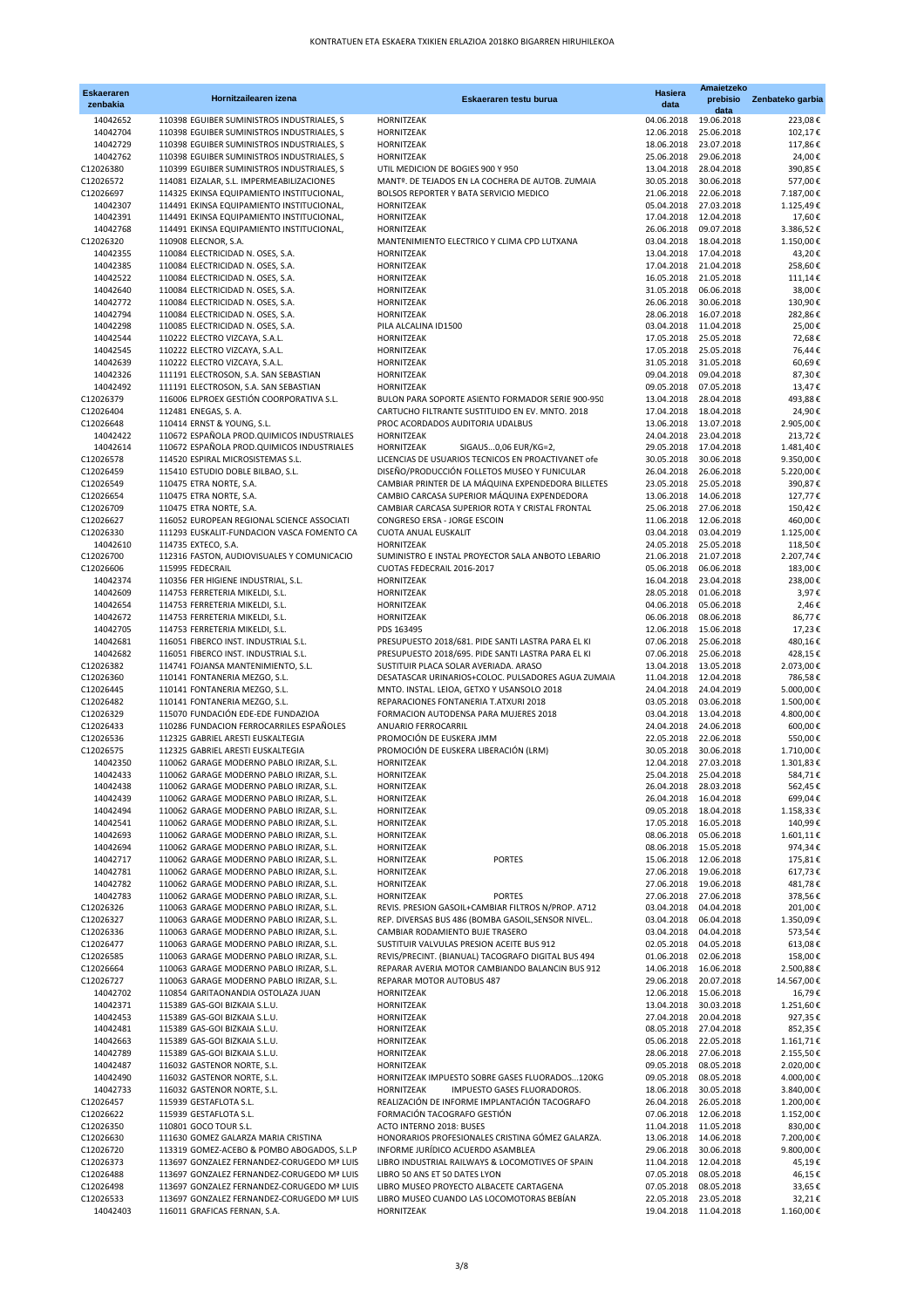| <b>Eskaeraren</b>      | Hornitzailearen izena                                                                   | Eskaeraren testu burua                                                                      | <b>Hasiera</b>        | Amaietzeko<br>prebisio                          | Zenbateko garbia        |
|------------------------|-----------------------------------------------------------------------------------------|---------------------------------------------------------------------------------------------|-----------------------|-------------------------------------------------|-------------------------|
| zenbakia               |                                                                                         |                                                                                             | data                  | data                                            |                         |
| 14042732               | 116011 GRAFICAS FERNAN, S.A.                                                            | HORNITZEAK                                                                                  | 18.06.2018            | 26.06.2018                                      | 930,00€                 |
| 14042302               | 110795 GRAFICAS UNCILLA, S.A.                                                           | HORNITZEAK                                                                                  | 04.04.2018            | 04.04.2018                                      | 37,50€                  |
| 14042361<br>14042684   | 110795 GRAFICAS UNCILLA, S.A.<br>110795 GRAFICAS UNCILLA, S.A.                          | HORNITZEAK<br>HORNITZEAK                                                                    | 13.04.2018            | 20.04.2018<br>07.06.2018 15.06.2018             | 150,00€<br>360,00€      |
| C12026677              | 115019 GRAFILUR S.A                                                                     | IMPRESIÓN CARTELES VERANO                                                                   |                       | 20.06.2018 05.07.2018                           | 262,00€                 |
| C12026408              | 110064 GRUAS GARRO, S. L.                                                               | REMOLCADO DE AUTOBUSES 921 Y 913 DE ZYA A BEASAIN                                           |                       | 20.04.2018 20.05.2018                           | 4.800,00€               |
| C12026573              | 110064 GRUAS GARRO, S. L.                                                               | REMOLCAR BUS 912 DESDE COCH. ZYA A G. MODERNO                                               |                       | 30.05.2018 31.05.2018                           | 1.162,50€               |
| C12026612              | 110064 GRUAS GARRO, S. L.                                                               | REMOLCADO DE AUTOB. 821,911 Y 64 POR AVERIA                                                 | 06.06.2018            | 06.07.2018                                      | 9.787,50€               |
| C12026635              | 116054 GRÚAS IBISATE S.L.                                                               | SERVICIO GRUA DESCARRILO 504 GASTEIZ                                                        |                       | 13.06.2018 14.06.2018                           | 684,22€                 |
| C12026657              | 110996 GRUAS Y TRANSPORTES IBARRONDO, S.A.                                              | CONTRATACIÓN DE TRANPORTES                                                                  |                       | 14.06.2018 14.07.2018                           | 3.072,00€               |
| C12026383              | 110454 GRUAUTO ASISTENCIA, S.L.                                                         | RECOGER BUS EN USANSOLO Y ENTREGARLO EN LEIOA                                               |                       | 13.04.2018 14.04.2018                           | 309,10€                 |
| C12026450<br>C12026496 | 116010 GRUPO VERSIA<br>116003 GUREAK MARKETING S.A.U.                                   | SUMINISTRO MONITORES Y TECLADOS FORMACION<br>CAMPAÑA COMUNICACION MOVILIDAD SOSTENIBLE      |                       | 26.04.2018 26.04.2019<br>07.05.2018 07.06.2018  | 1.630,76€<br>11.720,00€ |
| 14042517               | 115542 HIDRAL GOBEL S.L.                                                                | <b>HORNITZEAK</b>                                                                           |                       | 15.05.2018 14.05.2018                           | 878,28€                 |
| 14042651               | 112651 HIERROS LEITZA, S.L.                                                             | HORNITZEAK                                                                                  |                       | 04.06.2018 08.06.2018                           | 9,90€                   |
| C12026322              | 112971 HORNBY ESPAÑA, S.A.                                                              | RUEDAS VAGONES ELECTROTRÉN                                                                  |                       | 03.04.2018 04.04.2018                           | 42,00€                  |
| C12026465              | 116022 HORNBY HOBBIES LTD                                                               | RUEDAS VAGONES ELECTROTRÉN                                                                  |                       | 27.04.2018 27.04.2018                           | 21,00€                  |
| C12026643              | 116056 IBAETA MOTOR S.A                                                                 | REPARACION ANTENA VEHICULO 4962 KHS                                                         | 13.06.2018            | 14.06.2018                                      | 129,73€                 |
| 14042327               | 113270 IBARGOYEN SUMINISTROS CARROCEROS                                                 | HORNITZEAK                                                                                  |                       | 10.04.2018 10.04.2018                           | 34,50€                  |
| 14042504<br>14042617   | 113270 IBARGOYEN SUMINISTROS CARROCEROS                                                 | HORNITZEAK                                                                                  |                       | 10.05.2018 14.05.2018                           | 74,52€                  |
| C12026449              | 113775 IBERICA SEMICONDUCTORES DE POTENCIA<br>112743 IBERMATICA, S.A.                   | HORNITZEAK<br>LICENCIA WINDOWS 10 ENTERPRISE                                                |                       | 29.05.2018 18.09.2018<br>26.04.2018 26.04.2019  | 4.621,40€<br>238,00€    |
| C12026453              | 112743 IBERMATICA, S.A.                                                                 | ADQUISICIÓN SURFACE PRO                                                                     | 26.04.2018            | 26.04.2019                                      | 909.85€                 |
| C12026681              | 112743 IBERMATICA, S.A.                                                                 | SUMINISTRO DE LATIGUILLOS DE F.O.                                                           |                       | 20.06.2018  05.07.2018                          | 204,60€                 |
| C12026355              | 115996 IDEKO, S.COOP                                                                    | MEDICION Y VERIFICACION BOGIEE 900                                                          |                       | 11.04.2018 26.04.2018                           | 850,00€                 |
| 14042563               | 115158 IFAM SEGURIDAD S.L.U.                                                            | HORNITZEAK                                                                                  |                       | 22.05.2018 29.05.2018                           | 102,80€                 |
| C12026385              | 114178 IKERFEL, S.A.                                                                    | ESTUDIO MISTERY PARA 13816 Y 93200 DE CALIDAD 2018                                          |                       | 13.04.2018 13.06.2018                           | 2.450,00€               |
| C12026413              | 114178 IKERFEL, S.A.                                                                    | ESTUDIO-ENCUESTA DE LAS PERSONAS USUARIAS DEL TRA                                           | 20.04.2018            | 20.05.2018                                      | 14.200,00€              |
| C12026349              | 115153 IMAGEN DISEÑO & ROTULACIÓN, S. COOP                                              | FABRICAR PIEZA METACRILATO EXTURSIÓN TRANSPARENTE                                           |                       | 11.04.2018 13.04.2018                           | 165,20€                 |
| C12026577              | 115153 IMAGEN DISEÑO & ROTULACIÓN, S. COOP                                              | HACER PEGATINAS IMPRESIÓN DIGITAL COLOR RECORTADAS                                          |                       | 30.05.2018  04.06.2018<br>03.04.2018 03.05.2018 | 215,00€                 |
| C12026331<br>C12026618 | 115344 IMPRENTA TXEMISA, S.L.<br>115344 IMPRENTA TXEMISA, S.L.                          | IMPRESIÓN MAPAS LÍNEA MEAT<br>IMPRESIÓN CARTELES MUSEO                                      |                       | 07.06.2018 07.07.2018                           | 680,00€<br>517,00€      |
| C12026676              | 115344 IMPRENTA TXEMISA, S.L.                                                           | IMPRESIÓN HORARIOS HOSPITAL A4                                                              | 20.06.2018            | 05.07.2018                                      | 198,00€                 |
| C12026684              | 115344 IMPRENTA TXEMISA, S.L.                                                           | IMPRESIÓN HORARIOS HOSPITAL 48X68                                                           |                       | 20.06.2018 05.07.2018                           | 77,00€                  |
| C12026365              | 116000 INCOMIMEX, S.L.                                                                  | REPOSICION DE ELEMENTOS DE ELEVACION DETERIORADOS                                           |                       | 11.04.2018 26.04.2018                           | 709,46€                 |
| C12026366              | 116000 INCOMIMEX, S.L.                                                                  | MNTO.ANUAL 2018 UTILES ELEVACION LUTXANA Y LEBARIO                                          | 11.04.2018 26.04.2018 |                                                 | 299,00€                 |
| C12026645              | 116000 INCOMIMEX, S.L.                                                                  | REP. Y SUSTITUCION DE UTILES DE ELEVACION LUTXANA                                           |                       | 13.06.2018 28.06.2018                           | 295,00€                 |
| C12026462              | 110748 INDRA SISTEMAS, S.A.                                                             | MODIFICACIÓN DEL FW DE LOS PASOS ANCHOS                                                     | 27.04.2018            | 27.06.2018                                      | 14.961,19€              |
| C12026451              | 113932 INDUSTRIAS ELECTRIC. HERGOROS, S.L.                                              | REPARACIÓN DEL MOTOR Nº 738                                                                 |                       | 26.04.2018 26.05.2018                           | 12.596,00€              |
| C12026458<br>C12026461 | 113932 INDUSTRIAS ELECTRIC. HERGOROS, S.L.<br>112520 INFORMATICA MEDICA, S.L.           | REVISIÓN DEL MOTOR Nº 26<br>REIMPLANTACIÓN SOFTWARE PREVENCS                                |                       | 26.04.2018 26.05.2018<br>26.04.2018 26.05.2018  | 1.590,00€<br>12.694,00€ |
| C12026660              | 114299 INGETEAM POWER TECHNOLOGY, S.A.                                                  | REP. CPU SYSTEM TEAM REDUNDANTE PARA TD2000                                                 |                       | 14.06.2018 29.06.2018                           | 4.271,00€               |
| C12026353              | 115366 INSTALACIONES ELECTRICAS ASUA ONDIZ                                              | COLOCAR FOCO POSTE ZONA LATERAL Y REPARAR AVERÍA                                            |                       | 11.04.2018 13.04.2018                           | 811,89€                 |
| C12026387              | 115366 INSTALACIONES ELECTRICAS ASUA ONDIZ                                              | REPARAR AVERÍA ELÉCT. POR FUEGO EN CUADRO PRINCIPA                                          |                       | 13.04.2018  16.04.2018                          | 1.635,02€               |
| C12026394              | 115366 INSTALACIONES ELECTRICAS ASUA ONDIZ                                              | COLOCAR FOCO ZONA SURTIDORES LEIOA                                                          |                       | 17.04.2018 19.04.2018                           | 617,20€                 |
| C12026444              | 115366 INSTALACIONES ELECTRICAS ASUA ONDIZ                                              | COLOCAR FOCOS EXTERIOR ZONA LAVA-COCHES LEIOA                                               |                       | 24.04.2018 26.04.2018                           | 1.443,79€               |
| C12026486              | 115366 INSTALACIONES ELECTRICAS ASUA ONDIZ                                              | PRESUPUESTO MEMORIA CUADRO QUEMADO Y CAMBIO LÍNEAS                                          |                       | 07.05.2018 14.05.2018                           | 420,00€                 |
| C12026512              | 115366 INSTALACIONES ELECTRICAS ASUA ONDIZ                                              | RETIRAR ILUMINACIÓN VESTUARIOS, COMEDOR Y DUCHAS                                            |                       | 14.05.2018  16.05.2018                          | 1.241,35€               |
| C12026341<br>C12026321 | 110522 INSTALACIONES ELECTRICAS ERANDIO, S<br>110303 INSTALACIONES ELECTROMEC. BILAUTO, | REPARACIÓN DEL ALUMBRADO DEL LAVADERO<br>REPARAR FALLO CAUDAL DEPOSITO GASOIL ELGOIBAR      |                       | 03.04.2018 03.05.2018<br>03.04.2018 10.04.2018  | 478,00€<br>2.535,93€    |
| C12026471              | 110303 INSTALACIONES ELECTROMEC. BILAUTO,                                               | REPARAR FRENOMETRO TALLER ZUMAIA                                                            |                       | 02.05.2018 17.05.2018                           | 1.337,80€               |
| C12026479              | 110303 INSTALACIONES ELECTROMEC. BILAUTO,                                               | SUMINISTRO+MONTAJE BOMBA ADBLUE INSTALAC. LEBARIO                                           |                       | 02.05.2018 03.05.2018                           | 535,60€                 |
| C12026571              | 110303 INSTALACIONES ELECTROMEC. BILAUTO,                                               | REPARAR MÁQUINA DE LAVAR BUSES DE LEIOA                                                     | 30.05.2018            | 01.06.2018                                      | 1.346,18€               |
| C12026347              | 110538 INSTITUTO VASCO DE LOGISTICA                                                     | <b>CUOTA ANUAL IVL 2018</b>                                                                 | 11.04.2018 12.04.2018 |                                                 | 330,00€                 |
| C12026534              | 114845 INTERCLYM, S.A.                                                                  | REP. BARREDORA FREGADORA C130B                                                              |                       | 22.05.2018  06.06.2018                          | 406,61€                 |
| C12026636              | 115120 IÑAKI BUITRÓN PÉREZ DE SAN ROMAN                                                 | PREIMPLANTACIÓN TPP 13816 Y CDS 93200 TOPO 2018                                             |                       | 13.06.2018 13.12.2018                           | 4.500,00€               |
| 14042513               | 113945 IRIZAR S.COOP                                                                    | HORNITZEAK<br>MNTO.PUERTA GUILLOTINA COCHERAS A TALLER.ARASO                                |                       | 11.05.2018 11.05.2018<br>27.04.2018 12.05.2018  | 584,63€                 |
| C12026464<br>C12026474 | 116020 IRKMATICA, S.L.<br>116020 IRKMATICA, S.L.                                        | CAMBIO MOTOR PUERTA CORREDERA 2500KG .T.ARASO                                               |                       | 02.05.2018 22.05.2018                           | 285,71€<br>2.882,62€    |
| C12026728              | 115021 IRU PUERTAS Y AUTOMATISMOS                                                       | SUMINISTRO E INST. SETA EMERG. BARRERAS LEIOA                                               |                       | 29.06.2018 03.08.2018                           | 450,00€                 |
| C12026332              | 114853 ISTOBAL ESPAÑA SLU                                                               | MNTO. 2018 RECICLADORA AGUAS LAVADERO LUTXANA                                               |                       | 03.04.2018 03.04.2019                           | 792,00€                 |
| C12026658              | 114853 ISTOBAL ESPAÑA SLU                                                               | REP. MAQUINA LAVDORA DE TRENES EN LUTXANA                                                   |                       | 14.06.2018 29.06.2018                           | 1.205,49€               |
| C12026692              | 114176 IZENPE, S.A.                                                                     | CERTIFICADO IZENPE MEDIOAMBIENTE                                                            | 21.06.2018            | 21.06.2019                                      | 46,91€                  |
| 14042547               | 115041 JAVIER GONZALEZ MARTIN SANTOOLS                                                  | HORNITZEAK                                                                                  |                       | 17.05.2018  09.05.2018                          | 32,71€                  |
| 14042559               | 115041 JAVIER GONZALEZ MARTIN SANTOOLS                                                  | HORNITZEAK                                                                                  |                       | 22.05.2018 09.05.2018                           | 190,94€                 |
| C12026475<br>C12026325 | 115356 JENNIFER FERNANDEZ MELCHOR Y OTRA C<br>114006 JESUS DIEZ S.A.                    | DISEÑO E IMPRESION DE NUMEROS EN VINILO NEGRO<br>REPARAR CAJA CAMBIOS AUTOMATICA AUTOB. 825 | 02.05.2018            | 05.05.2018<br>03.04.2018 10.04.2018             | 86,04€<br>5.486,23€     |
| C12026346              | 114006 JESUS DIEZ S.A.                                                                  | REPARAR CAJA CAMBIOS AUTOMATICA BUS 487                                                     |                       | 11.04.2018 18.04.2018                           | 7.414,84€               |
| C12026505              | 114006 JESUS DIEZ S.A.                                                                  | REALIZAR REGLAJE CAJA CAMBIOS EN N/INSTALAC BUS 64                                          |                       | 10.05.2018 11.05.2018                           | 327,12€                 |
| 14042367               | 114005 JESUS DIEZ S.A.                                                                  | HORNITZEAK                                                                                  |                       | 13.04.2018 12.04.2018                           | 99,14€                  |
| 14042413               | 114005 JESUS DIEZ S.A.                                                                  | HORNITZEAK                                                                                  |                       | 23.04.2018 19.04.2018                           | 28,05€                  |
| 14042451               | 114005 JESUS DIEZ S.A.                                                                  | HORNITZEAK                                                                                  |                       | 27.04.2018 27.04.2018                           | 104,62€                 |
| 14042454               | 114005 JESUS DIEZ S.A.                                                                  | HORNITZEAK<br>SIGAUS11,29                                                                   |                       | 27.04.2018 27.04.2018                           | 1.600,00€               |
| 14042516               | 114005 JESUS DIEZ S.A.                                                                  | HORNITZEAK                                                                                  |                       | 15.05.2018 11.05.2018                           | 3.200,00€               |
| 14042576<br>C12026358  | 114005 JESUS DIEZ S.A.<br>115975 JOHN SHORTER                                           | HORNITZEAK<br>TRADUCCIONES DE INGLÉS                                                        |                       | 23.05.2018 22.05.2018<br>11.04.2018 11.05.2018  | 100,96€<br>20,76€       |
| C12026501              | 115975 JOHN SHORTER                                                                     | TRADUCCIONES DE INGLÉS                                                                      |                       | 08.05.2018 08.06.2018                           | 115,82€                 |
| C12026601              | 115975 JOHN SHORTER                                                                     | TRADUCCIONES DE INGLÉS                                                                      |                       | 05.06.2018 05.07.2018                           | 28,02€                  |
| C12026351              | 115980 JON OLAZABAL PAGNON                                                              | TRADUCCIONES DE FRANCÉS                                                                     |                       | 11.04.2018 11.05.2018                           | 20,88€                  |
| C12026502              | 115980 JON OLAZABAL PAGNON                                                              | TRADUCCIONES DE FRANCÉS                                                                     |                       | 08.05.2018 08.06.2018                           | 141,76€                 |
| C12026620              | 115980 JON OLAZABAL PAGNON                                                              | TRADUCCIONES DE FRANCÉS                                                                     |                       | 07.06.2018 07.07.2018                           | 26,40€                  |
| C12026588              | 114901 JOSERRA PRODUCCIONES, S.L.                                                       | PRODUCCIÓN VÍDEO HENDAIA                                                                    | 01.06.2018            | 01.07.2018                                      | 5.300,00€               |
| C12026705              | 115020 JUAN ANTONIO LANDABEREA UNZUETA                                                  | INFORME JURÍDICO CONVENIO CTB NFC-BAT                                                       | 22.06.2018            | 22.07.2018                                      | 1.440,00€               |
| 14042308<br>14042404   | 113376 JUAN JOSE MONTEJO, S.L.<br>113376 JUAN JOSE MONTEJO, S.L.                        | HORNITZEAK<br>HORNITZEAK                                                                    |                       | 05.04.2018  06.04.2018<br>19.04.2018 25.04.2018 | 2,40€<br>12,60€         |
| 14042415               | 113376 JUAN JOSE MONTEJO, S.L.                                                          | HORNITZEAK                                                                                  |                       | 23.04.2018 25.04.2018                           | 7,92€                   |
| C12026392              | 113377 JUAN JOSE MONTEJO, S.L.                                                          | CERRADURAS Y LLAVES PARA EL PERSONAL DE LINEA                                               |                       | 17.04.2018  18.04.2018                          | 365,98€                 |
| C12026568              | 113377 JUAN JOSE MONTEJO, S.L.                                                          | DESCERRAJAR/COLOCAR BOMBILLOS EN 2 PUERTAS ELGOIB.                                          | 30.05.2018            | 31.05.2018                                      | 168,80€                 |
| C12026596              | 113377 JUAN JOSE MONTEJO, S.L.                                                          | COPIAS DE LLAVES PARA AGENTES                                                               |                       | 04.06.2018 05.06.2018                           | 33,30€                  |
| C12026646              | 113377 JUAN JOSE MONTEJO, S.L.                                                          | REP. PUERTA ENTRADA TALLER POR TOL                                                          |                       | 13.06.2018 28.06.2018                           | 581,16€                 |
| C12026647              | 113377 JUAN JOSE MONTEJO, S.L.                                                          | REP. PUERTA CASETA VIGILANTE ENTRADA LEBARIO                                                | 13.06.2018            | 28.06.2018                                      | 1.300,00€               |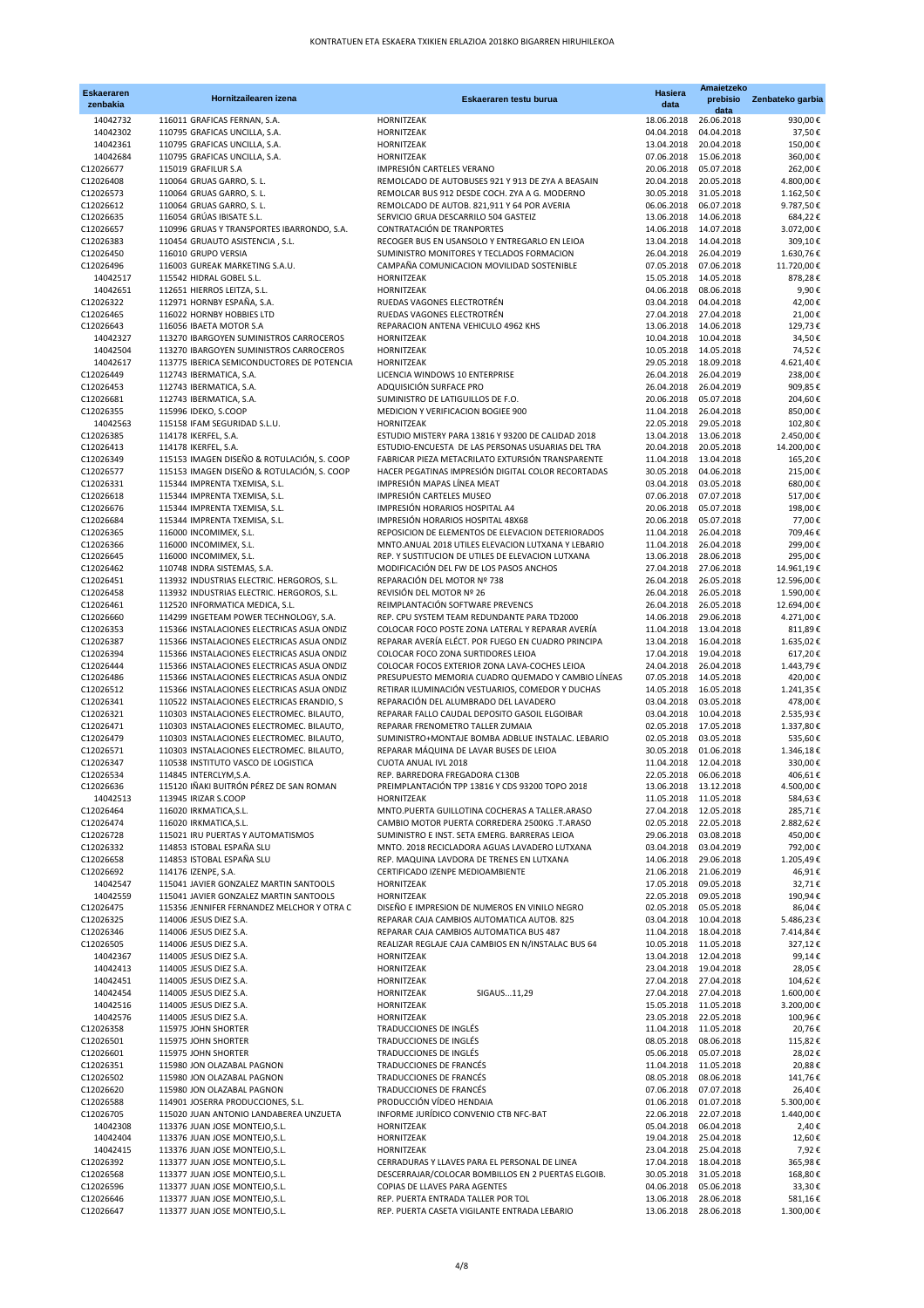| <b>Eskaeraren</b>      | Hornitzailearen izena                                                                   | Eskaeraren testu burua                                                                                   | <b>Hasiera</b>           | Amaietzeko<br>prebisio                         | Zenbateko garbia     |
|------------------------|-----------------------------------------------------------------------------------------|----------------------------------------------------------------------------------------------------------|--------------------------|------------------------------------------------|----------------------|
| zenbakia               |                                                                                         |                                                                                                          | data                     | data                                           |                      |
| 14042769               | 113377 JUAN JOSE MONTEJO, S.L.                                                          | HORNITZEAK                                                                                               | 26.06.2018               | 29.06.2018                                     | 26,00€               |
| C12026729<br>C12026405 | 113377 JUAN JOSE MONTEJO, S.L.<br>112158 JUAN MATEO ZABALA EUSKALTEGIA                  | CAMBIAR BOMBILLO MULTI-LOCK 40X40 COCHERA USANSOLO<br>PROMOCIÓN DE EUSKERA OHA                           | 29.06.2018<br>17.04.2018 | 30.06.2018<br>17.05.2018                       | 406,78€<br>250,00€   |
| 14042405               | 112727 JUAN RAMON SAUBER, S.L.                                                          | <b>HORNITZEAK</b>                                                                                        | 19.04.2018               | 23.04.2018                                     | 85,42€               |
| 14042462               | 112727 JUAN RAMON SAUBER, S.L.                                                          | HORNITZEAK                                                                                               | 03.05.2018               | 07.05.2018                                     | 85,42€               |
| 14042726               | 112727 JUAN RAMON SAUBER, S.L.                                                          | HORNITZEAK                                                                                               | 15.06.2018               | 19.06.2018                                     | 85,42€               |
| 14042380               | 110088 JUNTAS BESMA, S.A.                                                               | <b>HORNITZEAK</b>                                                                                        | 16.04.2018               | 20.04.2018                                     | 459,18€              |
| C12026598              | 110150 KAPSCH TRAFFICCOM ARCE SISTEMAS, S.                                              | ADAPTACIÓN DE LA MINIMEAT DE ABANDO                                                                      | 04.06.2018               | 04.08.2018                                     | 14.983,44€           |
| C12026484              | 116025 KATERIN SALTSAN SL                                                               | GASTOS DE DESAYUNO REUNION PROYECTO WHEEL WATCHER                                                        | 03.05.2018               | 04.05.2018                                     | 55,00€               |
| C12026338<br>C12026340 | 113273 KILIKOLOR, S.L.<br>113273 KILIKOLOR, S.L.                                        | ESCANEADO COPIADOR DE CARTAS TUDELA BILBAO<br>ESCANEADO INVENTARIOS                                      | 03.04.2018               | 03.05.2018<br>03.04.2018 03.05.2018            | 208,00€<br>633,00€   |
| C12026372              | 113273 KILIKOLOR, S.L.                                                                  | MATERIAL DE ESCRITORIO                                                                                   | 11.04.2018               | 12.04.2018                                     | 20,70€               |
| C12026490              | 113273 KILIKOLOR, S.L.                                                                  | CARTELERÍA MUSEO                                                                                         | 07.05.2018               | 08.05.2018                                     | 33,57€               |
| C12026694              | 113273 KILIKOLOR, S.L.                                                                  | MATERIAL DE ESCRITORIO                                                                                   |                          | 21.06.2018 21.07.2018                          | 119,28€              |
| C12026701              | 113273 KILIKOLOR, S.L.                                                                  | IMPRIMIR 10 MANUALES MAQUINISTAS Y FOGONEROS                                                             |                          | 21.06.2018 22.06.2018                          | 88,43€               |
| C12026377              | 110489 KIRURI, S.L.                                                                     | ACTO INTERNO 2018: RESTAURACIÓN                                                                          |                          | 13.04.2018 13.05.2018                          | 3.600,00€            |
| 14042417               | 114535 KLEER KIM, S.A.L.                                                                | HORNITZEAK                                                                                               |                          | 23.04.2018 23.04.2018                          | 292,44€              |
| 14042550<br>14042641   | 114535 KLEER KIM, S.A.L.<br>114535 KLEER KIM, S.A.L.                                    | HORNITZEAK<br>HORNITZEAK                                                                                 | 18.05.2018<br>31.05.2018 | 15.05.2018<br>07.06.2018                       | 640,70€<br>403,92€   |
| 14042736               | 114535 KLEER KIM, S.A.L.                                                                | HORNITZEAK                                                                                               |                          | 19.06.2018 19.06.2018                          | 341,00€              |
| C12026435              | 115399 KREA COMUNICACIÓN, S.L.                                                          | DISEÑO ANUNCIO SAN PRUDENCIO                                                                             |                          | 24.04.2018 09.05.2018                          | 400,00€              |
| C12026525              | 115399 KREA COMUNICACIÓN, S.L.                                                          | ADAPTACIÓN ANUNCIO FUNI/MUSEO                                                                            | 17.05.2018               | 01.06.2018                                     | 270,00€              |
| C12026544              | 111386 LABORATORIO CALIBRACION IN SITU BUR                                              | CALIBRACION ANUAL-2018 EQUIPOS TALLER ZUMAIA                                                             | 23.05.2018               | 23.05.2019                                     | 650,14€              |
| C12026416              | 114925 LANGARRI LOGISTICA, S.L.                                                         | PORTES DE ARASO A VICINAY                                                                                |                          | 20.04.2018  05.05.2018                         | 12,68€               |
| C12026476              | 114636 LAVANDERIA LIZARRA, S.L.                                                         | REPOSIC/LIMPIEZA BAYETAS REUTILIZAB. TALLER ZYA/18                                                       | 02.05.2018               | 02.05.2019                                     | 550,00€              |
| C12026499<br>C12026527 | 115422 LAZO IMPRESORES, S.L.<br>116030 LEBERRI SDAD.COOP.                               | IMPRESIÓN DE 5.000 BILLETES ENTRADA REDUCIDA MUSEO<br>SUMINISTRO VENTILADOR LETAG AHT-0630-20L (TD 2000) | 07.05.2018               | 08.05.2018<br>17.05.2018 17.06.2018            | 878,00€<br>3.180,00€ |
| C12026520              | 114036 LGAI TECHNOLOGICAL CENTER, S.A.                                                  | CALIBRACION CELULA DE CARGA TRANSDUCTOR (3000KN)                                                         | 16.05.2018               | 31.05.2018                                     | 287,63€              |
| C12026510              | 115047 LOIGAR KONPONKETAK, S.L.                                                         | REPARACIÓN EMBRAGUE LAND ROVER                                                                           |                          | 14.05.2018  15.05.2018                         | 264,38€              |
| 14042503               | 112297 LUBRICANTES ESPECIALES LANCAR, S.L.                                              | HORNITZEAK                                                                                               |                          | 10.05.2018 14.05.2018                          | 201,60€              |
| 14042660               | 115764 LUIS MANUEL TURUELO FERNÁNDEZ                                                    | HORNITZEAK                                                                                               |                          | 04.06.2018 30.05.2017                          | 2.122,68€            |
| C12026704              | 116066 LULUTE ITURGINTZA, S.L.L.                                                        | REPARACIÓN FUGA DE AGUA EN TALLER MUSEO                                                                  | 22.06.2018               | 23.06.2018                                     | 238,05€              |
| C12026384              | 110610 MADIC IBERIA, S.L.                                                               | CAMBIAR IMPRESORA PUMAKEY LEIOA                                                                          |                          | 13.04.2018 14.04.2018                          | 483.95€              |
| C12026556<br>C12026649 | 110610 MADIC IBERIA, S.L.<br>111418 MAIZPIDE, S.COOP.LTDA                               | LIMPIEZA+DESGASIF, DEPOSITO COMBUST, CALEFACC, ZYA<br>PROMOCIÓN DE EUSKERA PBE                           |                          | 24.05.2018 24.06.2018<br>13.06.2018 13.07.2018 | 4.415,00€<br>588,00€ |
| C12026424              | 110701 MAN. ELECTRO HIDRAULICA DEL NORTE,                                               | REP. CARRETILLA ELEVADORA 02204 DE LEBARIO                                                               | 24.04.2018               | 09.05.2018                                     | 333,18€              |
| C12026430              | 110701 MAN. ELECTRO HIDRAULICA DEL NORTE,                                               | REP. CARRETILLA ELEVADORA 02098 DE LEBARIO                                                               | 24.04.2018               | 09.05.2018                                     | 276,24€              |
| C12026584              | 113390 MANDIOLA COMPOSITES, S.L.                                                        | FABRICAC. TAPA DE AIRE ACOND. EN COMPOSITE BUS 452                                                       | 01.06.2018               | 08.06.2018                                     | 583,00€              |
| C12026640              | 113390 MANDIOLA COMPOSITES, S.L.                                                        | FABRICAC. DOS TAPAS AIRE ACOND. EN COMPOSITE                                                             | 13.06.2018               | 13.07.2018                                     | 1.166,00€            |
| 14042482               | 110490 MANIPULADOS AZPEITIA, S.L.                                                       | HORNITZEAK                                                                                               |                          | 08.05.2018 03.05.2018                          | 590,00€              |
| C12026713              | 110899 MANUTENCION VICINAY, S.A.                                                        | MANTENIMIENTO GRUAS PUENTE LBARIO                                                                        |                          | 26.06.2018 26.10.2018                          | 2.760,00€            |
| C12026715<br>14042479  | 110899 MANUTENCION VICINAY, S.A.<br>110561 MAPE SEGURIDAD, S.A.                         | MANTENIMIENTO GRUAS PUENTE Y POLIPASTO LUTXANA<br>HORNITZEAK                                             | 08.05.2018               | 26.06.2018 26.07.2018<br>25.05.2018            | 599,00€<br>124,26€   |
| 14042751               | 110561 MAPE SEGURIDAD, S.A.                                                             | HORNITZEAK                                                                                               |                          | 21.06.2018 21.06.2018                          | 421,84€              |
| C12026334              | 115997 MARIA ELISA OVIEDO RUIZ                                                          | FOTÓGRAFO ACTO AENOR                                                                                     | 03.04.2018               | 03.04.2018                                     | 150,00€              |
| C12026364              | 114435 MECALUX, S.A. (BARCELONA)                                                        | REP. ALMACEN VERTICAL CLASIMAT 1                                                                         | 11.04.2018               | 26.04.2018                                     | 385,03€              |
| C12026680              | 114435 MECALUX, S.A. (BARCELONA)                                                        | REPARACION ALM. VERTICAL Nº3 LEBARIO (1089714-1)                                                         |                          | 20.06.2018 25.06.2018                          | 1.141,80€            |
| C12026518              | 114567 MEDIOSCOM                                                                        | ADAPTACIÓN HORARIOS A PANTALLA                                                                           | 16.05.2018               | 31.05.2018                                     | 1.550,00€            |
| C12026563              | 114567 MEDIOSCOM                                                                        | MEMORIA 2017                                                                                             | 30.05.2018               | 30.10.2018                                     | 8.000,00€            |
| 14042625<br>C12026595  | 110087 MELCAR, S.L.<br>115923 MENDI-ONDO ELEKTRIZITATEA S,L                             | HORNITZEAK<br>SUST. LUMINARIAS FUNDIDAS POR LEDS PLANTA ZYA.                                             | 30.05.2018<br>04.06.2018 | 06.06.2018<br>04.07.2018                       | 120,00€<br>1.298,89€ |
| C12026718              | 110524 METALURGICA MARINA, S.A.                                                         | MECANIZADO RODAMIENTOS REDUCTORA TRANVÍA                                                                 | 28.06.2018               | 13.07.2018                                     | 52,00€               |
| C12026412              | 113412 METRO BILBAO, S.A.                                                               | PREMIO CONCURSO DE CUENTOS IGUALDAD                                                                      | 20.04.2018               | 20.05.2018                                     | 600,00€              |
| C12026386              | 110967 MIGUEL ANGEL SOBRON EXPRESS, S.L.                                                | TRANSPORTE PAQUETERIA AÑO 2018                                                                           |                          | 13.04.2018 13.05.2018                          | 6.800,00€            |
| C12026370              | 112239 MONTAJES ELECTRICOS GAU ARGI, S.L.                                               | REPARACIÓN ALUMBRADO COCHERAS MUSEO                                                                      |                          | 11.04.2018 12.04.2018                          | 344,25€              |
| C12026519              | 110804 MONTAJES ELECTRICOS SAN IGNACIO SL                                               | ADECUACION FOSA LEBARIO PARA TRABAJOS DE TRANVIA<br>INSTALACIÓN ELÉCTRICA LEBARIO MERCANCÍAS             | 16.05.2018               | 31.05.2018                                     | 2.616,80€            |
| C12026560<br>C12026726 | 110804 MONTAJES ELECTRICOS SAN IGNACIO SL<br>110805 MONTAJES ELECTRICOS SAN IGNACIO, S. | SUMINISTRO, INSTALACIÓN Y PUESTA EN MARCHA SAI                                                           | 30.05.2018<br>29.06.2018 | 30.06.2018<br>02.07.2018                       | 441,18€<br>3.200,84€ |
| 14042458               | 116021 MONTAJES MIKABER, S.L.                                                           | HORNITZEAK                                                                                               |                          | 27.04.2018 27.04.2018                          | 50,00€               |
| 14042301               | 111569 MONTTE, S.L.                                                                     | HORNITZEAK                                                                                               | 04.04.2018               | 04.04.2018                                     | 119,00€              |
| 14042341               | 111569 MONTTE, S.L.                                                                     | HORNITZEAK                                                                                               |                          | 11.04.2018 11.05.2018                          | 138,54€              |
| C12026371              | 111569 MONTTE, S.L.                                                                     | CORCHOS DE PARED PARA DOCUMENTOS                                                                         | 11.04.2018               | 12.04.2018                                     | 218,02€              |
| 14042624               | 111569 MONTTE, S.L.                                                                     | HORNITZEAK<br>HORNITZEAK                                                                                 |                          | 30.05.2018 17.04.2018                          | 120,50€              |
| 14042642<br>C12026594  | 111569 MONTTE, S.L.<br>114629 NEDERMAN IBERICA, S.A.                                    | MNTO.ANUAL SISTEMAS DE ALTO VACIO. T.ARASO.                                                              | 31.05.2018<br>04.06.2018 | 28.05.2018<br>04.06.2019                       | 37,25€<br>950,00€    |
| C12026425              | 110346 NEWTEK SOLIDOS, S.L.                                                             | SUSTITUCION VALVULAS DE MANGUITO SILO ARENA GKA.                                                         | 24.04.2018               | 09.05.2018                                     | 1.478,00€            |
| C12026629              | 110954 NEXTEL, S.A.                                                                     | RENOVACIÓN HERRAMIENTAS WHITEBEAR                                                                        | 11.06.2018               | 11.06.2019                                     | 5.550,00€            |
| C12026436              | 111337 OBLOMOV, S.L.                                                                    | CAPACITACIÓN FORMADORES INTERNOS III                                                                     | 24.04.2018               | 09.05.2018                                     | 1.980,00€            |
| C12026621              | 111337 OBLOMOV, S.L.                                                                    | FORMACIÓN PAQUETE OFFICE                                                                                 | 07.06.2018               | 09.06.2018                                     | 2.760,00€            |
| C12026541              | 116036 Obrador Artesanal de Embutidos Case                                              | GASTO COMUNICACIÓN TXURDINAGA L3                                                                         |                          | 23.05.2018 22.06.2018                          | 840,00€              |
| 14042366               | 115991 OFFICE DEPOT S.L.                                                                | HORNITZEAK                                                                                               |                          | 13.04.2018 23.03.2018                          | 205,80€              |
| 14042618<br>14042745   | 115991 OFFICE DEPOT S.L.<br>115991 OFFICE DEPOT S.L.                                    | HORNITZEAK<br>HORNITZEAK                                                                                 | 17.05.2018<br>20.06.2018 | 18.05.2018<br>02.07.2018                       | 94,20€<br>200,91€    |
| C12026367              | 115118 OFIMATIKA LAN, S.L.L.                                                            | ADQUISICIÓN CARGADOR MANUAL IMPRESORA EVOLIS                                                             |                          | 11.04.2018 12.04.2018                          | 50,00€               |
| 14042372               | 115118 OFIMATIKA LAN, S.L.L.                                                            | HORNITZEAK                                                                                               |                          | 13.04.2018 13.04.2018                          | 1.681,50€            |
| C12026656              | 115118 OFIMATIKA LAN, S.L.L.                                                            | SUMINISTRO CABLE HUB OTG MICRO USB - 3 USB                                                               |                          | 13.06.2018 13.07.2018                          | 74,00€               |
| 14042716               | 115118 OFIMATIKA LAN, S.L.L.                                                            | HORNITZEAK                                                                                               | 14.06.2018               | 19.06.2018                                     | 580,00€              |
| C12026706              | 115118 OFIMATIKA LAN, S.L.L.                                                            | SUMINISTRO STOCK CD-R                                                                                    | 25.06.2018               | 09.07.2018                                     | 54,00€               |
| C12026557<br>C12026710 | 110061 OLAONDO, S.A.<br>110061 OLAONDO, S.A.                                            | CAMBIAR VALVULA PROPORC. RALENTIZADOR BUS 922<br>REPARAR MAZO CABLES AUTOB. 517                          | 24.05.2018               | 25.05.2018<br>25.06.2018 26.06.2018            | 1.716,30€<br>296,35€ |
| 14042425               | 112045 OLAONDO, S.A.                                                                    | HORNITZEAK                                                                                               |                          | 24.04.2018 13.04.2018                          | 143,49€              |
| 14042675               | 114257 ONATEK DIGITAL, S.L.                                                             | HORNITZEAK                                                                                               | 06.06.2018               | 30.05.2018                                     | 274,50€              |
| C12026611              | 116034 ONDARTEZ, S.L.                                                                   | RESTAURACIÓN AZULEJOS ANUNCIO HISTÓRICO TELEFUNKEN                                                       | 06.06.2018               | 06.07.2018                                     | 8.153,00€            |
| C12026733              | 115655 ORIA ALQUILER DE MAQUINARIA S.L.                                                 | ALQUILER PLATAFORMA ARTICULADA.C/PORTES.ARASO.                                                           |                          | 29.06.2018 14.07.2018                          | 210,50€              |
| C12026368              | 111202 ORONA S. COOP. LTDA.                                                             | MANTENIMIENTO ANUAL 2018 ASCENSOR .T. ARASO                                                              |                          | 11.04.2018 11.04.2019                          | 2.130,00€            |
| C12026432              | 111202 ORONA S. COOP. LTDA.                                                             | REVESTIMIENTO SUELO DE CABINA ASCENSOR LADO TOL                                                          | 24.04.2018               | 09.05.2018                                     | 352,00€              |
| C12026564<br>14042310  | 111917 OTAMENDI ETXABE JESUS                                                            | REPARACIÓN Y MANTENIMIENTO RELOJES MUSEO<br>HORNITZEAK                                                   | 30.05.2018<br>05.04.2018 | 30.08.2018<br>05.04.2018                       | 1.620,00€<br>434,32€ |
| 14042376               | 110932 PAPYNDUX, S.A.<br>110932 PAPYNDUX, S.A.                                          | HORNITZEAK                                                                                               | 16.04.2018               | 20.04.2018                                     | 85,90€               |
| 14042407               | 110932 PAPYNDUX, S.A.                                                                   | HORNITZEAK                                                                                               |                          | 20.04.2018 23.03.2018                          | 365,63€              |
| 14042408               | 110932 PAPYNDUX, S.A.                                                                   | HORNITZEAK                                                                                               | 20.04.2018               | 03.04.2018                                     | 45,06€               |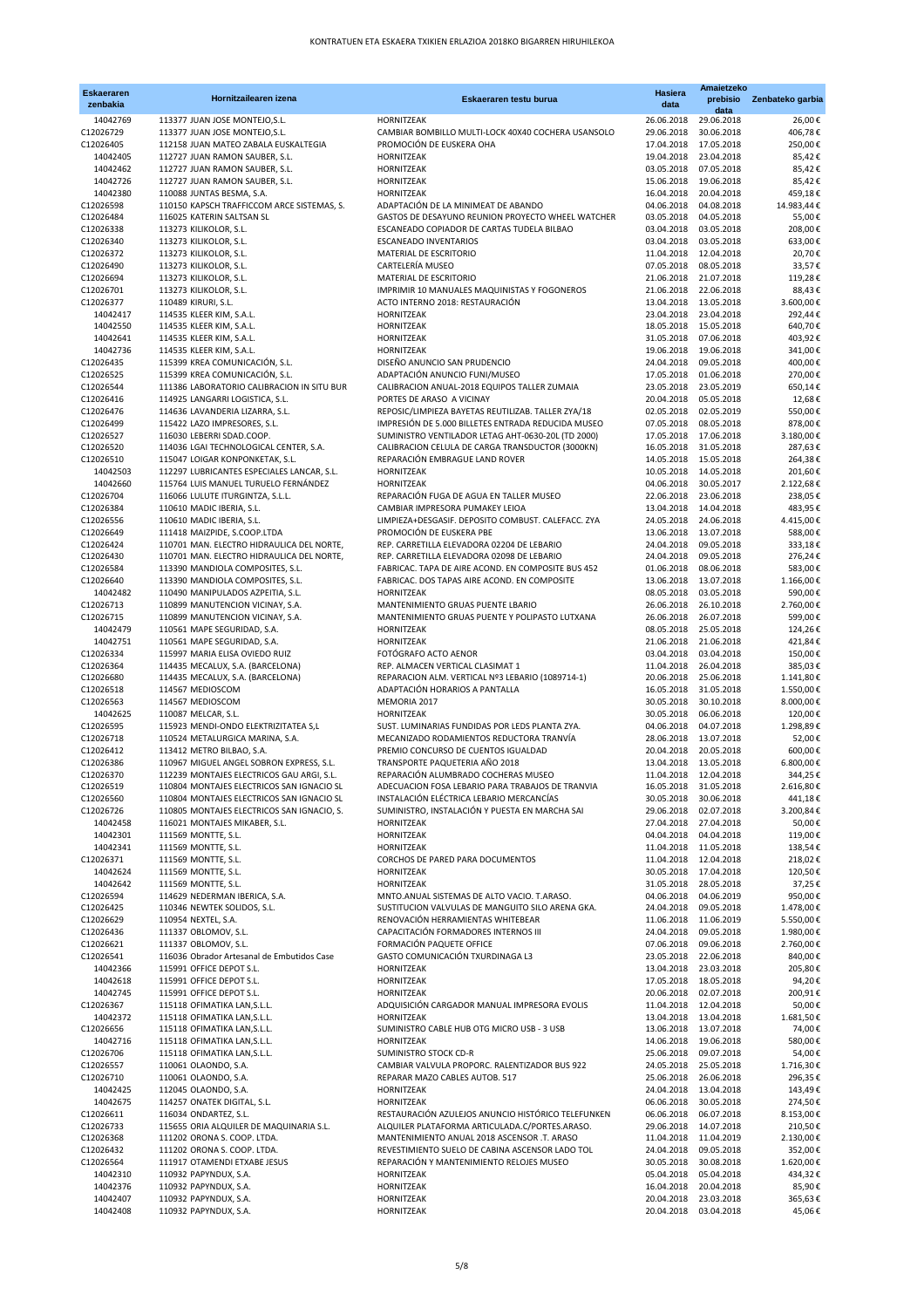| <b>Eskaeraren</b><br>zenbakia | Hornitzailearen izena                                                            | Eskaeraren testu burua                                                                                  | <b>Hasiera</b><br>data   | Amaietzeko<br>prebisio<br>data                 | Zenbateko garbia        |
|-------------------------------|----------------------------------------------------------------------------------|---------------------------------------------------------------------------------------------------------|--------------------------|------------------------------------------------|-------------------------|
| 14042409                      | 110932 PAPYNDUX, S.A.                                                            | HORNITZEAK                                                                                              | 20.04.2018               | 13.04.2018                                     | 3,00€                   |
| 14042410                      | 110932 PAPYNDUX, S.A.                                                            | HORNITZEAK                                                                                              | 20.04.2018               | 19.04.2018                                     | 17,17€                  |
| 14042461                      | 110932 PAPYNDUX, S.A.                                                            | HORNITZEAK                                                                                              | 03.05.2018               | 16.04.2018                                     | 446,69€                 |
| 14042620<br>14042741          | 110932 PAPYNDUX, S.A.<br>110932 PAPYNDUX, S.A.                                   | HORNITZEAK<br>HORNITZEAK                                                                                | 11.05.2018<br>19.06.2018 | 14.05.2018<br>26.06.2018                       | 228,52€<br>403,72€      |
| 14042743                      | 110932 PAPYNDUX, S.A.                                                            | HORNITZEAK                                                                                              | 20.06.2018               | 26.06.2018                                     | 44,02€                  |
| 14042748                      | 110932 PAPYNDUX, S.A.                                                            | HORNITZEAK                                                                                              | 21.06.2018               | 17.05.2018                                     | 157,77€                 |
| C12026529                     | 116039 PARASITEC S.L                                                             | SEGUNDA LIMPIEZA INSTALACIÓN POR LEGIONELA                                                              | 22.05.2018               | 23.05.2018                                     | 841,70€                 |
| 14042383                      | 114358 PAREIZO, S.L.                                                             | HORNITZEAK                                                                                              | 17.04.2018               | 17.04.2018                                     | 84,92€                  |
| 14042387                      | 114358 PAREIZO, S.L.                                                             | HORNITZEAK                                                                                              | 19.06.2018               | 17.04.2018 11.04.2018                          | 2.162,00€               |
| 14042735<br>C12026352         | 114358 PAREIZO, S.L.<br>113955 PEGAMO SUMINISTROS, S.L.                          | HORNITZEAK<br>REVISIÓN COMPRESOR LEIOA 2018                                                             | 11.04.2018               | 14.06.2018<br>12.04.2018                       | 507,40€<br>1.176,70€    |
| 14042512                      | 110830 PENTER COMERCIAL, S.A.                                                    | HORNITZEAK                                                                                              |                          | 11.05.2018 17.05.2018                          | 91,20€                  |
| 14042695                      | 110830 PENTER COMERCIAL, S.A.                                                    | HORNITZEAK                                                                                              | 08.06.2018               | 25.06.2018                                     | 31,00€                  |
| 14042749                      | 110830 PENTER COMERCIAL, S.A.                                                    | HORNITZEAK                                                                                              | 21.06.2018               | 14.06.2018                                     | 1.096,00€               |
| C12026663                     | 110831 PENTER COMERCIAL, S.A.                                                    | SUMINISTRO DISCOS DUROS EXTERNOS PARA FORMACIÓN                                                         | 14.06.2018               | 17.06.2018                                     | 433,98€                 |
| 14042352                      | 111787 PENTER COMERCIAL, S.A.                                                    | HORNITZEAK                                                                                              | 12.04.2018               | 19.04.2018                                     | 398,40€                 |
| 14042354<br>14042464          | 111787 PENTER COMERCIAL, S.A.<br>111787 PENTER COMERCIAL, S.A.                   | HORNITZEAK<br>HORNITZEAK                                                                                | 04.05.2018               | 12.04.2018 19.04.2018<br>11.05.2018            | 96,00€<br>302,40€       |
| 14042465                      | 111787 PENTER COMERCIAL, S.A.                                                    | HORNITZEAK                                                                                              | 04.05.2018               | 11.05.2018                                     | 192,00€                 |
| C12026634                     | 110778 PKF ATTEST ITC, S.L.                                                      | SELECCION RESP MEDIO AMBIENTE Y RESP SEGURIDAD                                                          | 13.06.2018               | 18.06.2018                                     | 9.500,00€               |
| C12026393                     | 112472 PLATAFORMAS IBARRONDO, S.L.                                               | TRANSPORTE DE MATERIALES LUTXANA - LEBARIO - CAF                                                        | 17.04.2018               | 02.05.2018                                     | 768,00€                 |
| C12026521                     | 112472 PLATAFORMAS IBARRONDO, S.L.                                               | TRASLADO DE TORNO DE LUTXANA A VITORIA                                                                  |                          | 16.05.2018 31.05.2018                          | 352,00€                 |
| C12026682                     | 112184 PRIMION DIGITEK, S.L.U.                                                   | MANTENIMIENTO 2018 CONTROL PRESEN.-ACCESO DIGITEK                                                       | 20.06.2018               | 20.06.2019                                     | 6.679,74€               |
| 14042780                      | 114727 PRINTHAUS, S.L.                                                           | HORNITZEAK                                                                                              | 27.06.2018               | 06.07.2018                                     | 499,00€                 |
| C12026662<br>C12026633        | 115843 PUBLINEXO, S.L.PUBLINEXO, S.L.<br>115746 PUBLIPYME, S.A.                  | ANUNCIO CONV SEGURIDAD Y MEDIO AMBIENTE 2018<br>ANUNCIO CONVOCATORIAS RESP. MANTENIMNIENTO 2018         | 14.06.2018<br>13.06.2018 | 19.06.2018<br>18.06.2018                       | 6.819,00€<br>10.362,00€ |
| C12026651                     | 113669 RADIADORES SANTI, S.L.                                                    | REPARAR EVAPORADOR-CONDENSADOR TECHO AUTOB. 463                                                         | 13.06.2018               | 14.06.2018                                     | 350,00€                 |
| 14042572                      | 113751 RADIADORES SANTI, S.L.                                                    | HORNITZEAK                                                                                              | 23.05.2018               | 18.05.2018                                     | 190,00€                 |
| 14042323                      | 110205 RADIO RHIN, S.A.                                                          | HORNITZEAK                                                                                              | 09.04.2018               | 28.03.2018                                     | 532,94€                 |
| 14042476                      | 110205 RADIO RHIN, S.A.                                                          | HORNITZEAK                                                                                              | 08.05.2018               | 30.04.2018                                     | 123,47€                 |
| 14042666                      | 110205 RADIO RHIN, S.A.                                                          | HORNITZEAK                                                                                              | 05.06.2018               | 30.05.2018                                     | 308,67€                 |
| C12026335                     | 113336 RAFAEL ALCORTA Y ABOGADOS, S.L.                                           | RAFAEL ALCORTA & ABOGADOS AUTOS 473/17                                                                  | 03.04.2018               | 04.04.2018                                     | 900,00€                 |
| C12026345                     | 113336 RAFAEL ALCORTA Y ABOGADOS, S.L.                                           | SERV.ABOG.LAB.RAFAEL ALCORTA Y ABOG. AUTOS 744/17                                                       | 11.04.2018               | 12.04.2018                                     | 500,00€                 |
| C12026395<br>C12026481        | 113336 RAFAEL ALCORTA Y ABOGADOS, S.L.<br>113336 RAFAEL ALCORTA Y ABOGADOS, S.L. | SERV.ABOG.LAB.RAFAEL ALCORTA Y ABOG. AUTOS 792/17<br>SERV.ABOG.LAB.RAFAEL ALCORTA Y ABOG. AUTOS 653/17  | 17.04.2018<br>02.05.2018 | 18.04.2018<br>03.05.2018                       | 700,00€<br>700,00€      |
| C12026503                     | 113336 RAFAEL ALCORTA Y ABOGADOS, S.L.                                           | RAFAEL ALCORTA & ABOGADOS AUTOS 268/17                                                                  | 08.05.2018               | 09.05.2018                                     | 950,00€                 |
| C12026509                     | 113336 RAFAEL ALCORTA Y ABOGADOS, S.L.                                           | SERV.ABOG.LAB.RAFAEL ALCORTA Y ABOG. AUTOS 690/18                                                       | 14.05.2018               | 15.05.2018                                     | 480,00€                 |
| C12026583                     | 113336 RAFAEL ALCORTA Y ABOGADOS, S.L.                                           | RAFAEL ALCORTA & ABOGADOS AUTOS 808/17                                                                  | 01.06.2018               | 02.06.2018                                     | 700,00€                 |
| C12026675                     | 113336 RAFAEL ALCORTA Y ABOGADOS, S.L.                                           | ABOGADOS LABORISTAS AUTOS 845-17                                                                        | 19.06.2018               | 20.06.2018                                     | 740,00€                 |
| C12026717                     | 113336 RAFAEL ALCORTA Y ABOGADOS, S.L.                                           | ABOGADOS LABORALISTAS AUTOS 181-18                                                                      | 28.06.2018               | 29.06.2018                                     | 300,00€                 |
| 14042455                      | 114881 RECAMBIOS SAGASTA, S.L.                                                   | HORNITZEAK                                                                                              | 27.04.2018               | 03.05.2018<br>14.05.2018 17.05.2018            | 10,18€<br>40,59€        |
| 14042515<br>14042546          | 114881 RECAMBIOS SAGASTA, S.L.<br>114881 RECAMBIOS SAGASTA, S.L.                 | HORNITZEAK<br>HORNITZEAK                                                                                | 17.05.2018               | 17.05.2018                                     | 12,26€                  |
| 14042761                      | 114881 RECAMBIOS SAGASTA, S.L.                                                   | HORNITZEAK                                                                                              | 25.06.2018               | 29.06.2018                                     | 180,00€                 |
| 14042792                      | 114881 RECAMBIOS SAGASTA, S.L.                                                   | HORNITZEAK                                                                                              | 28.06.2018               | 05.07.2018                                     | 109,65€                 |
| 14042803                      | 114881 RECAMBIOS SAGASTA, S.L.                                                   | HORNITZEAK                                                                                              | 29.06.2018               | 04.07.2018                                     | 600,38€                 |
| C12026409                     | 111430 REPARACIONES AUTOIRAETA, S.A.L.                                           | CAMBIAR TACOGRAFO DIG.+REV. PERIOD. BIANUAL A922                                                        | 20.04.2018               | 21.04.2018                                     | 766,45€                 |
| C12026455                     | 111430 REPARACIONES AUTOIRAETA, S.A.L.                                           | ALINEAR DIRECCION AUTOB. 66                                                                             | 26.04.2018               | 27.04.2018                                     | 89,28€                  |
| C12026456<br>C12026545        | 111430 REPARACIONES AUTOIRAETA, S.A.L.<br>111430 REPARACIONES AUTOIRAETA, S.A.L. | LIMPIAR CATALIZADOR AUTOBUS 63<br>CAMBIAR SENSOR CATALIZADOR AUTOBUS 64                                 | 26.04.2018<br>23.05.2018 | 27.04.2018<br>24.05.2018                       | 96,00€<br>594,27€       |
| C12026566                     | 111430 REPARACIONES AUTOIRAETA, S.A.L.                                           | CAMBIAR MANGUERA SENSOR PRESION AUTOB. 64                                                               | 30.05.2018               | 31.05.2018                                     | 96,02€                  |
| C12026609                     | 111430 REPARACIONES AUTOIRAETA, S.A.L.                                           | SUSTITUIR TURBO E INTERCOOLER AUTOB, 66                                                                 | 06.06.2018               | 09.06.2018                                     | 3.041,51€               |
| C12026610                     | 111430 REPARACIONES AUTOIRAETA, S.A.L.                                           | REPARAC. MECANICAS DIVERSAS BUSES 66 Y 825                                                              |                          | 06.06.2018 13.06.2018                          | 1.366,20€               |
| C12026641                     | 111430 REPARACIONES AUTOIRAETA, S.A.L.                                           | CAMBIAR INTERRUPTOR SECUND. PEDAL FRENO BUS 63                                                          |                          | 13.06.2018 14.06.2018                          | 118,25€                 |
| C12026730                     | 111430 REPARACIONES AUTOIRAETA, S.A.L.                                           | CAMBIAR ROTULAS DIRECC. Y TIRANTES EJE BUS 63                                                           | 29.06.2018               | 30.06.2018                                     | 677,07€                 |
| C12026731<br>C12026732        | 111430 REPARACIONES AUTOIRAETA, S.A.L.<br>111430 REPARACIONES AUTOIRAETA, S.A.L. | REPARAR SISTEMA Y CARGAR DE GAS EQUIPO A/A BUS 62<br>CAMBIAR SENSOR PRESION SOBREALIMENTACION AUTOB. 63 | 29.06.2018<br>29.06.2018 | 30.06.2018<br>30.06.2018                       | 324,00€<br>151,39€      |
| 14042646                      | 113662 REPUESTOS INDUSTRIALES ANSIO, S.C.                                        | HORNITZEAK                                                                                              | 01.06.2018               | 05.06.2018                                     | 1.181,10€               |
| C12026348                     | 114556 REPUESTOS SADAR, S.L.                                                     | REPARAR 3 PINZAS DE FRENO AUTOB. FLOTA GIPUZKOA                                                         | 11.04.2018               | 11.05.2018                                     | 1.725,00€               |
| C12026411                     | 114556 REPUESTOS SADAR, S.L.                                                     | CURSO FORMACIÓN DENOXTRONIC                                                                             | 20.04.2018               | 21.04.2018                                     | 1.000,00€               |
| C12026447                     | 114556 REPUESTOS SADAR, S.L.                                                     | REPARAR PINZAS FRENO FLOTA GIPUZKOA                                                                     | 26.04.2018               | 03.05.2018                                     | 575,00€                 |
| C12026591                     | 114556 REPUESTOS SADAR, S.L.                                                     | REPARAR PINZAS FRENO FLOTA GIPUZKOA                                                                     |                          | 04.06.2018 11.06.2018                          | 575,00€                 |
| C12026614                     | 114556 REPUESTOS SADAR, S.L.                                                     | REPARAR 4 PINZAS FRENO FLOTA GIPUZKOA                                                                   | 07.06.2018               | 07.07.2018                                     | 2.300,00€               |
| C12026511<br>C12026561        | 110688 REVENGA INGENIEROS, S.A.<br>110688 REVENGA INGENIEROS, S.A.               | REPARACION INTERFONIA ARASO<br>REP. CABLEADO DEL LECTOR DE MATRICULAS DE LEBARIO                        | 14.05.2018<br>30.05.2018 | 15.05.2018<br>14.06.2018                       | 598,47€<br>571,43€      |
| C12026497                     | 110689 REVENGA INGENIEROS, S.A.                                                  | PASARELA INTERFONIA REDUNDANTE                                                                          | 07.05.2018               | 07.07.2018                                     | 13.200,00€              |
| 14042526                      | 115017 RODAMIENTOS Y SERVICIOS, S.L.                                             | <b>HORNITZEAK</b>                                                                                       |                          | 16.05.2018 23.05.2018                          | 147,96€                 |
| 14042356                      | 110359 ROEIRASA                                                                  | HORNITZEAK                                                                                              |                          | 13.04.2018 17.04.2018                          | 347,12€                 |
| 14042626                      | 110359 ROEIRASA                                                                  | HORNITZEAK                                                                                              | 30.05.2018               | 03.06.2018                                     | 160,00€                 |
| 14042699                      | 110359 ROEIRASA                                                                  | HORNITZEAK                                                                                              | 11.06.2018               | 15.06.2018                                     | 146,15€                 |
| 14042799                      | 110359 ROEIRASA                                                                  | HORNITZEAK                                                                                              | 28.06.2018               | 02.07.2018                                     | 350,61€                 |
| C12026698<br>C12026695        | 115876 ROLL INFORMATICA SYSTEM, S.L.<br>115877 ROLL INFORMATICA SYSTEM, S.L.     | ADQUISICIÓN 2º TPV PARA MUSEO DE AZPEITIA<br>MANTENIMIENTO DEL 2º TPV HASTA 31/12/2018                  |                          | 21.06.2018 21.07.2018<br>21.06.2018 21.07.2018 | 950,00€<br>174,00€      |
| 14042319                      | 110362 ROMERO FERNANDEZ ANTONIO                                                  | HORNITZEAK                                                                                              | 09.04.2018               | 27.03.2018                                     | 626,00€                 |
| 14042471                      | 110362 ROMERO FERNANDEZ ANTONIO                                                  | HORNITZEAK                                                                                              | 08.05.2018               | 11.04.2018                                     | 714,00€                 |
| 14042657                      | 110362 ROMERO FERNANDEZ ANTONIO                                                  | HORNITZEAK                                                                                              | 04.06.2018               | 29.05.2018                                     | 1.645,00€               |
| 14042349                      | 110995 ROSMIL INDUSTRIAL, S.A.                                                   | HORNITZEAK                                                                                              |                          | 12.04.2018 20.04.2018                          | 22,75€                  |
| 14042507                      | 110995 ROSMIL INDUSTRIAL, S.A.                                                   | HORNITZEAK                                                                                              |                          | 11.05.2018 17.05.2018                          | 5,85€                   |
| C12026517<br>C12026491        | 112995 ROTHE ERDE IBERICA, S.A.<br>113105 S.E. DE CARBUROS METALICOS, S.A.       | REVISION 4 RODAMIENTOS DE ARTICULACION SERIE 400<br>MNTO. ANUAL 2018 BOTELLA REFRIGERANTE H134AX60S     | 15.05.2018<br>07.05.2018 | 30.05.2018<br>22.05.2018                       | 2.080,00€<br>55,32€     |
| C12026431                     | 114787 S.GALLARDO S.L.U.-MECALUX                                                 | 2018 CONTRATO INSPECCION ESTANTENRIAS TALLERES                                                          | 24.04.2018               | 09.05.2018                                     | 2.382,00€               |
| C12026376                     | 114616 SACINE EQUIP. INDUSTRIAL, S.L.                                            | REPARACION HOJA PUERTA VIA 10 CICLOGENESIS                                                              |                          | 11.04.2018 12.04.2018                          | 1.108,00€               |
| C12026438                     | 110241 SAFETY-KLEEN ESPAÑA, S.A.                                                 | CONTRATO DE MANTENIMIENTO LAVAPIEZAS 2018 T. ARASO                                                      |                          | 24.04.2018 24.04.2019                          | 1.615,86€               |
| 14042470                      | 115173 SALTOKI GIPUZKOA, S.A.                                                    | HORNITZEAK                                                                                              | 07.05.2018               | 07.05.2018                                     | 33,20€                  |
| 14042605                      | 115173 SALTOKI GIPUZKOA, S.A.                                                    | HORNITZEAK                                                                                              | 28.05.2018               | 28.05.2018                                     | 18,77€                  |
| C12026655                     | 111668 SANCHEZ FELIX JOSE LUIS                                                   | SERVICIOS PROFESIONALES JOSE LUIS SANCHEZ 2018                                                          |                          | 13.06.2018 14.06.2018                          | 6.000,00€               |
| 14042357<br>14042604          | 110505 SANDVIK ESPAÑOLA, S.A.<br>110505 SANDVIK ESPAÑOLA, S.A.                   | HORNITZEAK<br>HORNITZEAK                                                                                | 25.05.2018               | 13.04.2018 17.04.2018<br>01.06.2018            | 101,46€<br>224,48€      |
| C12026725                     | 114800 SCANIA HISPANIA, S.A.                                                     | REALIZAR ESTRUCTURA SOBRE SUELO EN ACERO INOX.                                                          | 29.06.2018               | 29.06.2019                                     | 3.600,00€               |
| 14042472                      | 115113 SCASAGA, S.A.                                                             | HORNITZEAK                                                                                              | 08.05.2018               | 04.05.2018                                     | 303,82€                 |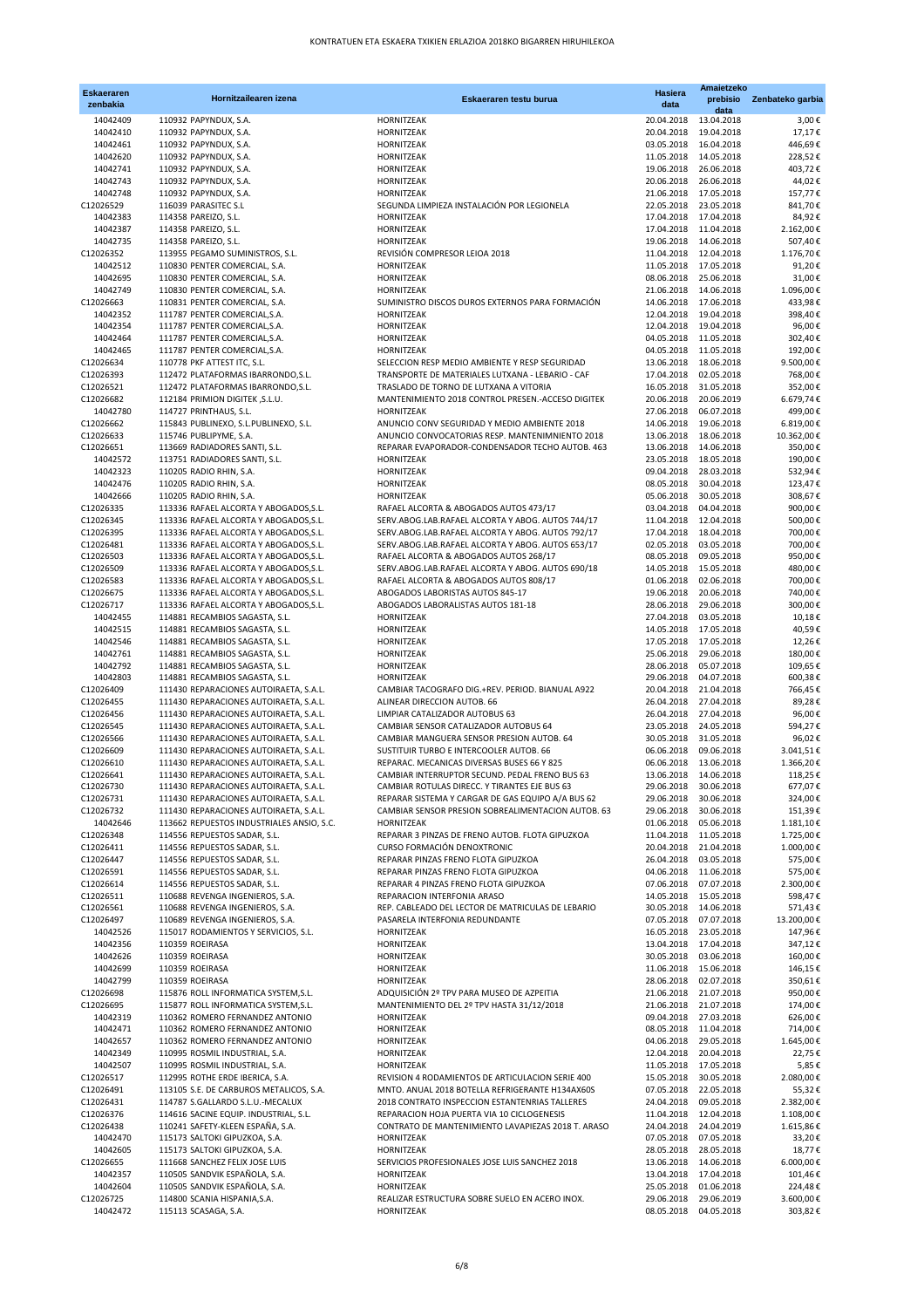| <b>Eskaeraren</b>      | Hornitzailearen izena                                                                 | Eskaeraren testu burua                                                                                  | Hasiera                  | Amaietzeko<br>prebisio              | Zenbateko garbia       |
|------------------------|---------------------------------------------------------------------------------------|---------------------------------------------------------------------------------------------------------|--------------------------|-------------------------------------|------------------------|
| zenbakia               |                                                                                       |                                                                                                         | data                     | data                                |                        |
| 14042658               | 115113 SCASAGA, S.A.                                                                  | HORNITZEAK                                                                                              | 04.06.2018               | 29.05.2018                          | 115,23€                |
| C12026513<br>C12026570 | 113856 SCHNEIDER ELECTRIC IT SPAIN S.L.<br>113856 SCHNEIDER ELECTRIC IT SPAIN S.L.    | SUSTITUCION BATERIAS A UPS TRACCION DEL FUNICULAR<br>VISITA DIAGNOSTICO POR FALLO TELEMONITOR FUNICULAR | 14.05.2018<br>30.05.2018 | 29.05.2018<br>14.06.2018            | 7.791,90€<br>334,00€   |
| C12026644              | 113856 SCHNEIDER ELECTRIC IT SPAIN S.L.                                               | 2018 MANTENIMIENTO ANUAL UPS TRACCIÓN FUNICULAR                                                         | 13.06.2018               | 13.06.2018                          | 1.917,19€              |
| C12026550              | 116035 SEE YOU ZOOM S.C.                                                              | CONCIERTOS EN ZAZPIKALEAK, INICIATIVA UNI SOUND                                                         | 23.05.2018               | 30.05.2018                          | 657,90€                |
| 14042562               | 113149 SEGURILIGHT SEÑALIZACION S.L.L                                                 | HORNITZEAK                                                                                              | 22.05.2018               | 04.06.2018                          | 807,75€                |
| C12026638              | 112900 SEGURMA S.A.                                                                   | PROTECCION HIDRANTES TALLERES S/NORMATIVA                                                               | 13.06.2018               | 18.06.2018                          | 5.282,31€              |
| 14042556               | 111876 SEIN BATU, S.L.                                                                | HORNITZEAK                                                                                              | 18.05.2018               | 18.05.2018                          | 50,93€                 |
| 14042744               | 111876 SEIN BATU, S.L.                                                                | Albarán 1690145                                                                                         | 20.06.2018               | 13.06.2018                          | 21,68€                 |
| C12026375<br>14042574  | 114805 SEMATEC, S.A.<br>110048 SERIGRAFIA ARCOSAN, S.A.L.                             | CAMBIO UBICACION BOTELLAS DE GAS A/A TALLER ZUMAIA<br>HORNITZEAK                                        | 11.04.2018<br>23.05.2018 | 12.04.2018<br>06.06.2018            | 3.680,00€<br>364,98€   |
| C12026565              | 110048 SERIGRAFIA ARCOSAN, S.A.L.                                                     | CONTRATACIÓN DE ADHESIVOS Y PLACAS DE MEDIO AMBIEN                                                      | 30.05.2018               | 30.06.2018                          | 522,26€                |
| C12026504              | 110939 SERKONTEN - SCIO. CONT. HIGIENICO                                              | MANTENIMIENTO FLORAL Y CONTENEDORES T.ARASO 2018                                                        | 08.05.2018               | 08.05.2019                          | 2.310,71€              |
| C12026494              | 115240 SERNIVEL3, S.L.                                                                | SISTEMA TELEFONÍA INALÁMBRICA PARA PIO                                                                  | 07.05.2018               | 07.06.2018                          | 8.090,08€              |
| C12026535              | 115425 SERVI LAYMO, S.L.                                                              | ADECUACION ELECTRICIDAD SALA FORMACION ZUGASTIETA                                                       | 22.05.2018               | 27.05.2018                          | 4.165,00€              |
| C12026470              | 116005 SERVYTRONIX, S.L.                                                              | CALIBRACIÓN DE AUDIOMETRO                                                                               | 02.05.2018               | 17.05.2018                          | 224,73€                |
| 14042530<br>14042607   | 111229 SETALDE, S. A<br>111229 SETALDE, S. A                                          | HORNITZEAK<br>HORNITZEAK                                                                                | 16.05.2018<br>28.05.2018 | 28.05.2018<br>07.06.2018            | 17,50€<br>8,35€        |
| 14042638               | 111229 SETALDE, S. A                                                                  | HORNITZEAK                                                                                              | 31.05.2018               | 11.06.2018                          | 18,34€                 |
| 14042649               | 111229 SETALDE, S. A                                                                  | HORNITZEAK                                                                                              | 01.06.2018               | 11.06.2018                          | 311,90€                |
| 14042807               | 111229 SETALDE, S. A                                                                  | HORNITZEAK                                                                                              | 29.06.2018               | 29.07.2018                          | 242,13€                |
| C12026526              | 115691 SETALDE, S. A                                                                  | INVERSION DE 8 PROYECTORES A LED.PLAYA VIAS.ARASO                                                       | 17.05.2018               | 17.06.2018                          | 4.240,00€              |
| C12026523              | 113736 SGS INSPECCIONES REGLAMENTARIAS, S.                                            | INSPECCION REGLAMENTARIA DEL ASCENSOR. ARASO                                                            | 16.05.2018               | 31.05.2018                          | 162,78€                |
| C12026398              | 110667 SGS TECNOS S.A.                                                                | TRATAMIENTO/PLAN CONTROL LEGIONELLA ZYA/ELG. 2.018                                                      |                          | 17.04.2018 17.04.2019               | 2.700,00€              |
| C12026399<br>C12026400 | 110667 SGS TECNOS S.A.<br>110667 SGS TECNOS S.A.                                      | MNTO. ANUAL 2018 CONTROL DE LEGIONELA .ARASO<br>CONTROL Y PREVENCIÓN DE LEGIONELLA 2018                 | 17.04.2018               | 17.04.2019<br>17.04.2018 17.05.2018 | 1.360,00€<br>1.510,00€ |
| C12026401              | 110667 SGS TECNOS S.A.                                                                | CONTROL LEGIONELLA                                                                                      | 17.04.2018               | 17.04.2019                          | 1.120,00€              |
| C12026402              | 110667 SGS TECNOS S.A.                                                                | CAMPAÑA PREVENCIÓN LEGIONELLA LEIOA7USANSOLO 2018                                                       | 17.04.2018               | 17.04.2019                          | 2.450,00€              |
| C12026615              | 110667 SGS TECNOS S.A.                                                                | REVISION ATEX TALLER ATXURI                                                                             | 07.06.2018               | 10.06.2018                          | 550,00€                |
| 14042442               | 110423 SIBELCO MINERALES, S.A.                                                        | HORNITZEAK                                                                                              | 26.04.2018               | 26.04.2018                          | 1.401,60€              |
| 14042548               | 110423 SIBELCO MINERALES, S.A.                                                        | HORNITZEAK                                                                                              | 17.05.2018               | 04.05.2018                          | 764,66€                |
| C12026661<br>14042529  | 116060 SISTEMAS DE IDENTIFICACION Y MECANI<br>112270 SKF ESPAÑOLA, S.A.               | REP. LECTOR RFID LR6 HD<br>HORNITZEAK                                                                   | 14.06.2018<br>16.05.2018 | 29.06.2018<br>23.05.2018            | 2.625,00€<br>1.400,00€ |
| C12026489              | 112656 SLING, SUPPLY INTERNATIONAL S.A.                                               | REPARACION ESLINGAS Y GANCHOS DE ELEVACION.T.ARASO                                                      | 07.05.2018               | 27.05.2018                          | 166,88€                |
| C12026531              | 113297 SUMINISTROS DE IMAGEN                                                          | DISEÑO ANUNCIOS EVENTOS                                                                                 | 22.05.2018               | 06.06.2018                          | 2.500,00€              |
| C12026547              | 113297 SUMINISTROS DE IMAGEN                                                          | ADAPTACIÓN ANUNCIO TRANVÍA GASTEIZ                                                                      | 23.05.2018               | 07.06.2018                          | 300,00€                |
| C12026685              | 113297 SUMINISTROS DE IMAGEN                                                          | DISEÑO CARTEL VERANO                                                                                    | 20.06.2018               | 05.07.2018                          | 900,00€                |
| 14042437               | 115962 SUMINISTROS JON, S.L.                                                          | HORNITZEAK                                                                                              | 26.04.2018               | 03.05.2018                          | 51,20€                 |
| 14042528               | 115638 SUMINISTROS PRADA S.L.                                                         | HORNITZEAK                                                                                              | 16.05.2018<br>28.06.2018 | 21.05.2018<br>02.07.2018            | 23,19€                 |
| 14042798<br>14042674   | 115638 SUMINISTROS PRADA S.L.<br>110767 SUMINISTROS Y SERV.UNIFIC.CARROCERI           | HORNITZEAK<br>HORNITZEAK                                                                                | 06.06.2018               | 25.05.2018                          | 22,15€<br>548,44€      |
| 14042599               | 115955 SUQUISA, S.L.U.                                                                | Epi de CAT III.                                                                                         | 25.05.2018               | 29.05.2018                          | 112,00€                |
| 14042611               | 115955 SUQUISA, S.L.U.                                                                | Epi de CAT III.                                                                                         | 29.05.2018               | 30.05.2018                          | 28,00€                 |
| 14042800               | 115955 SUQUISA, S.L.U.                                                                | HORNITZEAK                                                                                              | 28.06.2018               | 02.07.2018                          | 140,00€                |
| 14042804               | 115955 SUQUISA, S.L.U.                                                                | HORNITZEAK                                                                                              | 29.06.2018               | 03.07.2018                          | 46,80€                 |
| 14042805               | 115955 SUQUISA, S.L.U.                                                                | HORNITZEAK                                                                                              | 29.06.2018               | 03.07.2018                          | 52,00€                 |
| C12026707<br>14042369  | 115836 SUZOHAPP SPAIN, S.A<br>110969 T.M. AUTOMOCION, S.L.                            | CAMBIAR CONFIGURAC. MONEDAS MAQUINA DISPENSAD. ZYA<br>HORNITZEAK                                        | 25.06.2018<br>13.04.2018 | 25.07.2018<br>10.04.2018            | 220,32€<br>71,10€      |
| 14042429               | 110969 T.M. AUTOMOCION, S.L.                                                          | <b>HORNITZEAK</b><br>SIGAUS0,06 E                                                                       | 24.04.2018               | 17.04.2018                          | 1.481,40€              |
| 14042584               | 110969 T.M. AUTOMOCION, S.L.                                                          | HORNITZEAK                                                                                              | 24.05.2018               | 24.05.2018                          | 4.521,48€              |
| 14042375               | 115741 TABIRA COLOR, S.L.                                                             | HORNITZEAK                                                                                              | 16.04.2018               | 17.04.2018                          | 130,31€                |
| 14042533               | 115741 TABIRA COLOR, S.L.                                                             | HORNITZEAK                                                                                              | 16.05.2018               | 21.05.2018                          | 181,31€                |
| 14042566<br>14042801   | 115741 TABIRA COLOR, S.L.<br>115741 TABIRA COLOR, S.L.                                | HORNITZEAK<br>HORNITZEAK                                                                                | 22.05.2018               | 25.05.2018<br>28.06.2018 04.07.2018 | 25,08€<br>340,00€      |
| 14042808               | 115741 TABIRA COLOR, S.L.                                                             | HORNITZEAK                                                                                              |                          | 29.06.2018 13.07.2018               | 712,00€                |
| 14042601               | 113182 TALLERES ARIMAR, SL                                                            | HORNITZEAK                                                                                              | 25.05.2018               | 25.05.2018                          | 270,00€                |
| C12026422              | 111184 TALLERES BENGOETXEA, S.A.                                                      | CAMBIO MOTOR ARRANQUE Y RELE FORD BI9514BY. T ARAS                                                      | 24.04.2018               | 04.05.2018                          | 335,30€                |
| C12026423              | 111184 TALLERES BENGOETXEA, S.A.                                                      | REVISION 174.000KM FORD TRANSIT BI9514BY. ARASO                                                         | 24.04.2018               | 04.05.2018                          | 148,97€                |
| C12026532              | 111184 TALLERES BENGOETXEA, S.A.                                                      | REVISION FIAT DOBLO 219.500KM. ARASO                                                                    | 22.05.2018               | 06.06.2018                          | 139,87€                |
| C12026361<br>C12026492 | 110097 TALLERES MOBIBAT, S. L.<br>110098 TALLERES MOBIBAT, S. L.                      | UTIL DE COMPROBACION SEMIACOPLAMIENTO UT900<br>PLANOS Y UTILLAJE MONTAJE BOGIES B3 EMU900 LEBARIO       | 11.04.2018<br>07.05.2018 | 26.04.2018                          | 692,00€<br>3.766,00€   |
| C12026362              | 113175 TALLERES OSKAR, S.L.                                                           | REP. TORNO PINACHO S-90/200                                                                             | 11.04.2018               | 07.06.2018<br>26.04.2018            | 1.734,00€              |
| C12026674              | 113175 TALLERES OSKAR, S.L.                                                           | REPARACIÓN MOTOR TORNO                                                                                  | 19.06.2018               | 04.07.2018                          | 236,72€                |
| 14042746               | 115948 TALLERES TXORIERRI, S.L.                                                       | HORNITZEAK                                                                                              | 20.06.2018               | 18.06.2018                          | 160,90€                |
| 14042426               | 111233 TAPICERIA PARA AUTOCARES S.L.                                                  | HORNITZEAK                                                                                              | 24.04.2018               | 18.04.2018                          | 1.350,00€              |
| C12026553              | 111234 TAPICERIA PARA AUTOCARES S.L.                                                  | REP. BUTACA CONDUCTOR+REP. TAPICERIA BUTACAS VIAJ.                                                      | 23.05.2018               | 23.06.2018                          | 620,76€                |
| C12026652<br>C12026653 | 111234 TAPICERIA PARA AUTOCARES S.L.<br>111234 TAPICERIA PARA AUTOCARES S.L.          | REPARAR BUTACA ISRI 6860 A665<br>REGULAR INCLINACION COJIN ISRI 6860 A493                               | 13.06.2018<br>13.06.2018 | 16.06.2018<br>15.06.2018            | 807,16€<br>134,48€     |
| C12026440              | 110530 TAREMAN, S. L.                                                                 | MNTO. EQUIPOS A.A. LEIOA AÑO 2018                                                                       | 24.04.2018               | 24.04.2019                          | 372,00€                |
| C12026642              | 110530 TAREMAN, S. L.                                                                 | MANTº. EQUIPOS A/A PLANTA ZUMAIA 2.018 (2 EQUIPOS)                                                      | 13.06.2018               | 13.06.2019                          | 308,32€                |
| C12026659              | 110530 TAREMAN, S. L.                                                                 | MNTO. ANUAL 2018 EQUIPOS AIRE ACONDICIONADO LUTXAN                                                      | 14.06.2018               | 14.06.2019                          | 254,80€                |
| C12026467              | 113735 TARGET TECNOLOGIA, S.A.                                                        | MANTENIMIENTO EQUIPO INSPECCION PAQUETERIA ATXURI                                                       | 27.04.2018               | 03.05.2019                          | 1.673,00€              |
| C12026357              | 115394 TECMAN S.V.A., S.L.                                                            | SUSTITUCION ACTUADOR VALVULA CALOR PARA SALA OIZ                                                        | 11.04.2018               | 26.04.2018                          | 219,88€                |
| C12026396<br>C12026406 | 115054 TECNALABAQUA, AIE<br>115054 TECNALABAQUA, AIE                                  | MNTO. ANUAL 2018 ANALISIS DE AGUAS RESIDUALES<br>ANALISIS DE AGUAS RESIDUALES 2018                      | 17.04.2018<br>17.04.2018 | 17.04.2019<br>17.05.2018            | 1.371,68€<br>512,76€   |
| C12026415              | 115054 TECNALABAQUA, AIE                                                              | MNTO.ANUAL 2018 ANALISIS DE AGUAS RESIDUALES.ARASO                                                      | 20.04.2018               | 20.04.2019                          | 1.376,52€              |
| C12026427              | 115054 TECNALABAQUA, AIE                                                              | TOMA DE MUESTRA PUNTUAL EN APEADERO LEBARIO                                                             | 24.04.2018               | 09.05.2018                          | 10,73€                 |
| C12026537              | 115054 TECNALABAQUA, AIE                                                              | CONTROL CALIDAD AGUAS                                                                                   | 22.05.2018               | 22.05.2019                          | 475,92€                |
| C12026562              | 115054 TECNALABAQUA, AIE                                                              | CONTROL DE AGUAS DE VERTIDO GASTEIZ 2018                                                                | 30.05.2018               | 30.05.2019                          | 457,42€                |
| C12026567              | 115054 TECNALABAQUA, AIE                                                              | TOMA MUESTRAS-ANÁLISIS AGUAS RESIDUALES LEIOA 2018                                                      | 30.05.2018               | 30.05.2019                          | 522,36€                |
| C12026607<br>C12026487 | 114405 TECUNI MONTAJES ELECTRICOS, S.A.<br>114384 TELEFONICA SOLUCIONES INF Y COM, SA | REPARACION DEL GRUPO ELECTROGENO DE LEBARIO<br>INTERCAMBIO DE SWITCHES ENTRE ATXURI Y LEBARIO           | 06.06.2018<br>07.05.2018 | 21.06.2018<br>09.05.2018            | 2.780,73€<br>2.159,56€ |
| 14042600               | 116033 TELKRON, S.A.                                                                  | HORNITZEAK                                                                                              | 25.05.2018               | 01.06.2018                          | 240,25€                |
| 14042377               | 112062 TICKET PARK S.L.                                                               | HORNITZEAK                                                                                              | 16.04.2018               | 23.11.2018                          | 12.135,00€             |
| 14042379               | 112062 TICKET PARK S.L.                                                               | HORNITZEAK                                                                                              | 16.04.2018               | 05.06.2018                          | 2.847,68€              |
| 14042615               | 116045 TRACTEAIR, S.L.                                                                | HORNITZEAK                                                                                              | 29.05.2018               | 08.06.2018                          | 2.700,00€              |
| C12026339              | 111996 TROFEOS MADARIAGA, SL                                                          | TROFEOS FUTBOL 7 EUSKOTREN - ETS                                                                        | 03.04.2018               | 03.05.2018                          | 46,44€                 |
| C12026333<br>14042399  | 115987 TTIPI-TTAPA FUNDAZIOA<br>110010 TXOFRE SUMINISTROS INDUSTRIALES                | 50% DE LA PUBLICIDAD DEL TITULO BORTZIRI<br>HORNITZEAK                                                  | 03.04.2018<br>19.04.2018 | 18.04.2018<br>19.04.2018            | 270,86€<br>31,06€      |
| 14042400               | 110010 TXOFRE SUMINISTROS INDUSTRIALES                                                | HORNITZEAK                                                                                              | 19.04.2018               | 26.04.2018                          | 57,63€                 |
| 14042431               | 110010 TXOFRE SUMINISTROS INDUSTRIALES                                                | HORNITZEAK                                                                                              | 25.04.2018               | 07.05.2018                          | 9,29€                  |